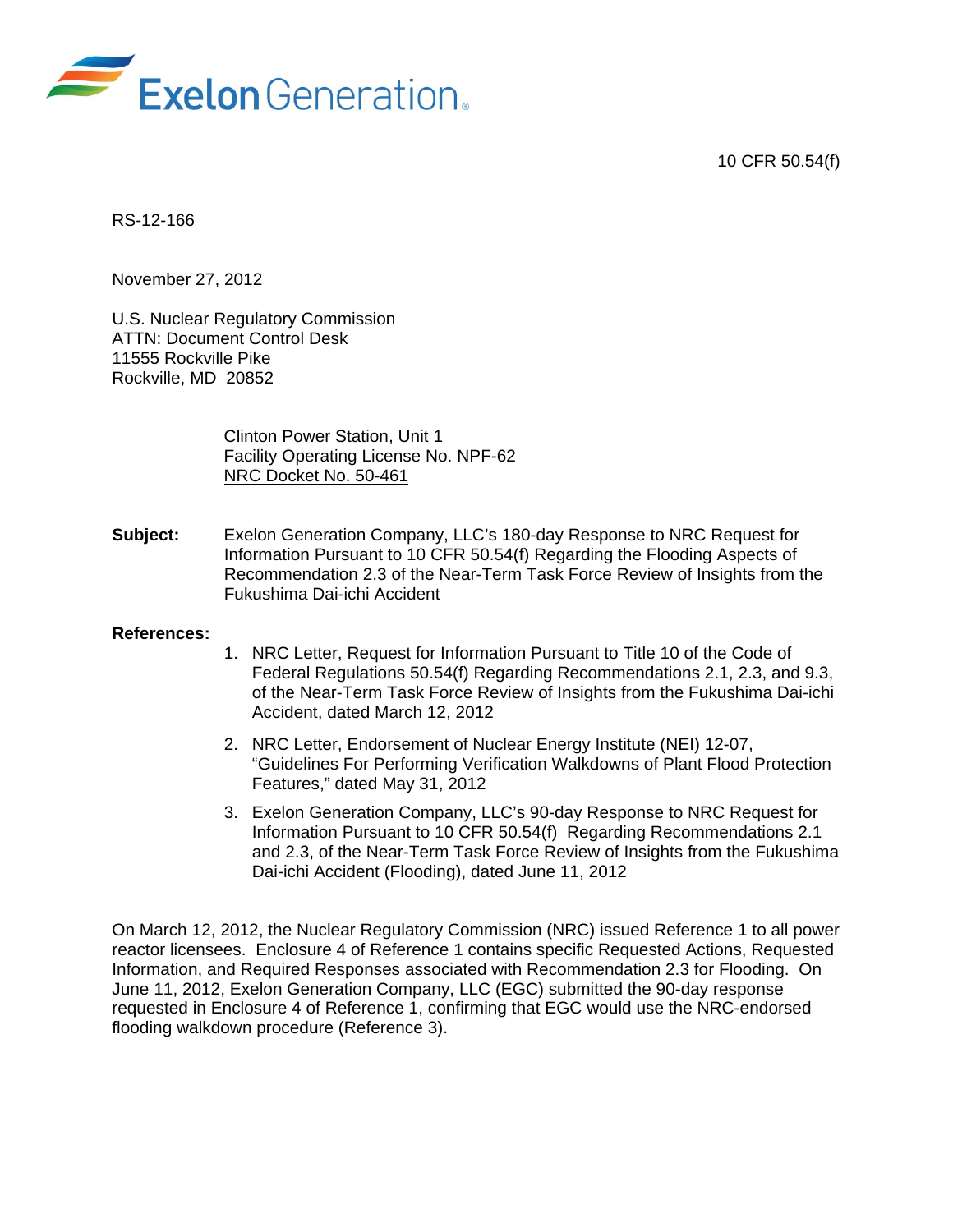U.S. Nuclear Regulatory Commission U.S. Nuclear Regulatory Commission 180-Day Response to 50.54(f) Letter 180-Day Response to 50.54(f) Letter NTTF Recommendation 2.3: Flooding NTTF Recommendation 2.3: Flooding November 27, 2012 November 27, 2012 Page 2 Page 2

For flooding Recommendation 2.3 (walkdowns), Enclosure 4 of Reference 1 states that within For flooding Recommendation 2.3 (walkdowns), Enclosure 4 of Reference 1 states that within 180 days of the NRC's endorsement of the walkdown process (Reference 2), each addressee 180 days of the NRC's endorsement of the walkdown process (Reference 2), each addressee will submit a final response, including a list of any areas that are unable to be inspected due to will submit a final response, including a list of any areas that are unable to be inspected due to inaccessibility and a schedule for when the walkdown will be completed. This letter provides the inaccessibility and a schedule for when the walkdown will be completed. This letter provides the Clinton Power Station, Units 1 and 2 180-day response to Reference 1 for Flooding Clinton Power Station, Units 1 and 2 180-day response to Reference 1 for Flooding Recommendation 2.3. Recommendation 2.3.

Conditions identified during the walkdowns were documented and entered into the corrective Conditions identified during the walkdowns were documented and entered into the corrective action program. action program.

Enclosure 1 to this letter provides the requested information for Clinton Power Station. Enclosure 1 to this letter provides the requested information for Clinton Power Station.

This letter contains new regulatory commitments, which are identified in Enclosure 2.

This letter contains new regulatory commitments, which are identified in Enclosure 2.<br>Should you have any questions concerning the content of this letter, please contact Ron Gaston at (630) 657-3359. at (630) 657-3359.

I declare under penalty of perjury that the foregoing is true and correct. Executed on the 27th I declare under penalty of perjury that the foregoing is true and correct. Executed on the 27th day of November 2012. day of November 2012.

Respectfully, Respectfully,

Glen T. Kaegi <u>Hoegi</u>

**Director - Licensing & Regulatory Affairs** Director - Licensing & Regulatory Affairs **Exelon Generation** Company, LLC Exelon Generation Company, LLC

Enclosures: Enclosures:

- **1. Flooding Walkdown Report In Response** To The 50.54(**f) Information Request Regarding** 1. Flooding Walkdown Report In Response To The 50.54(f) Information Request Regarding **Near**-Term **Task Force Recommendation 2.3: Flooding for the Clinton Power Station** Near-Term Task Force Recommendation 2.3: Flooding for the Clinton Power Station
- 2. Summary of Regulatory Commitments 2. Summary of Regulatory Commitments
- cc: Director, Office of Nuclear Reactor Regulation cc: Director, Office of Nuclear Reactor Regulation Regional Administrator - NRC Region III Regional Administrator - NRC Region III NRC Senior Resident Inspector - Clinton Power Station NRC Project Manager, NRR - Clinton Power Station NRC Project Manager, NRR - Clinton Power Station Illinois Emergency Management Agency - Division of Nuclear Safety Illinois Emergency Management Agency - Division of Nuclear Safety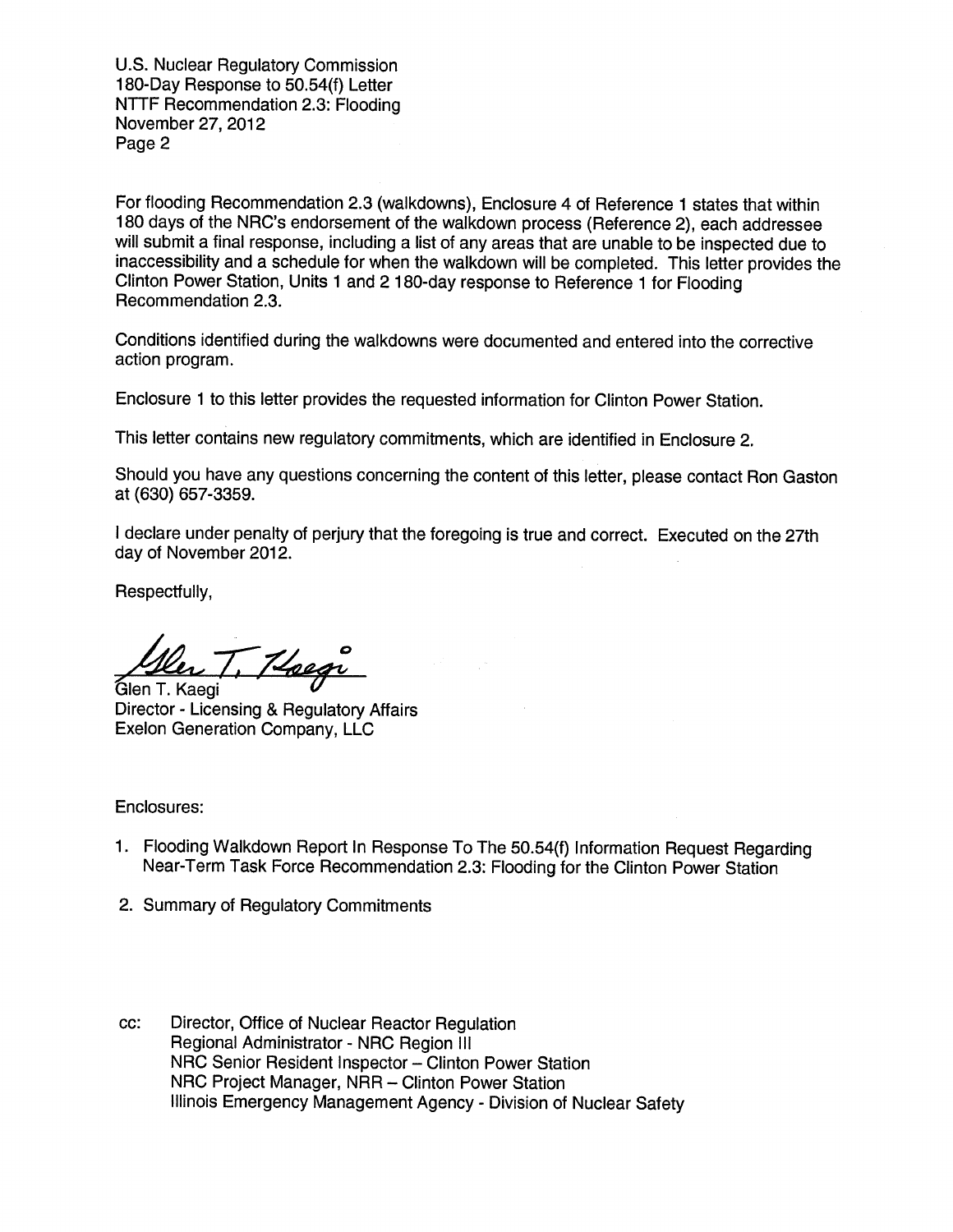U.S. Nuclear Regulatory Commission 180-Day Response to 50.54(f) Letter NTTF Recommendation 2.3: Flooding November 27, 2012 Page 3

## **Enclosure 1**

## **Flooding Walkdown Report In Response To The 50.54(f) Information Request Regarding Near-Term Task Force Recommendation 2.3: Flooding for the Clinton Power Station**

**(24 pages)**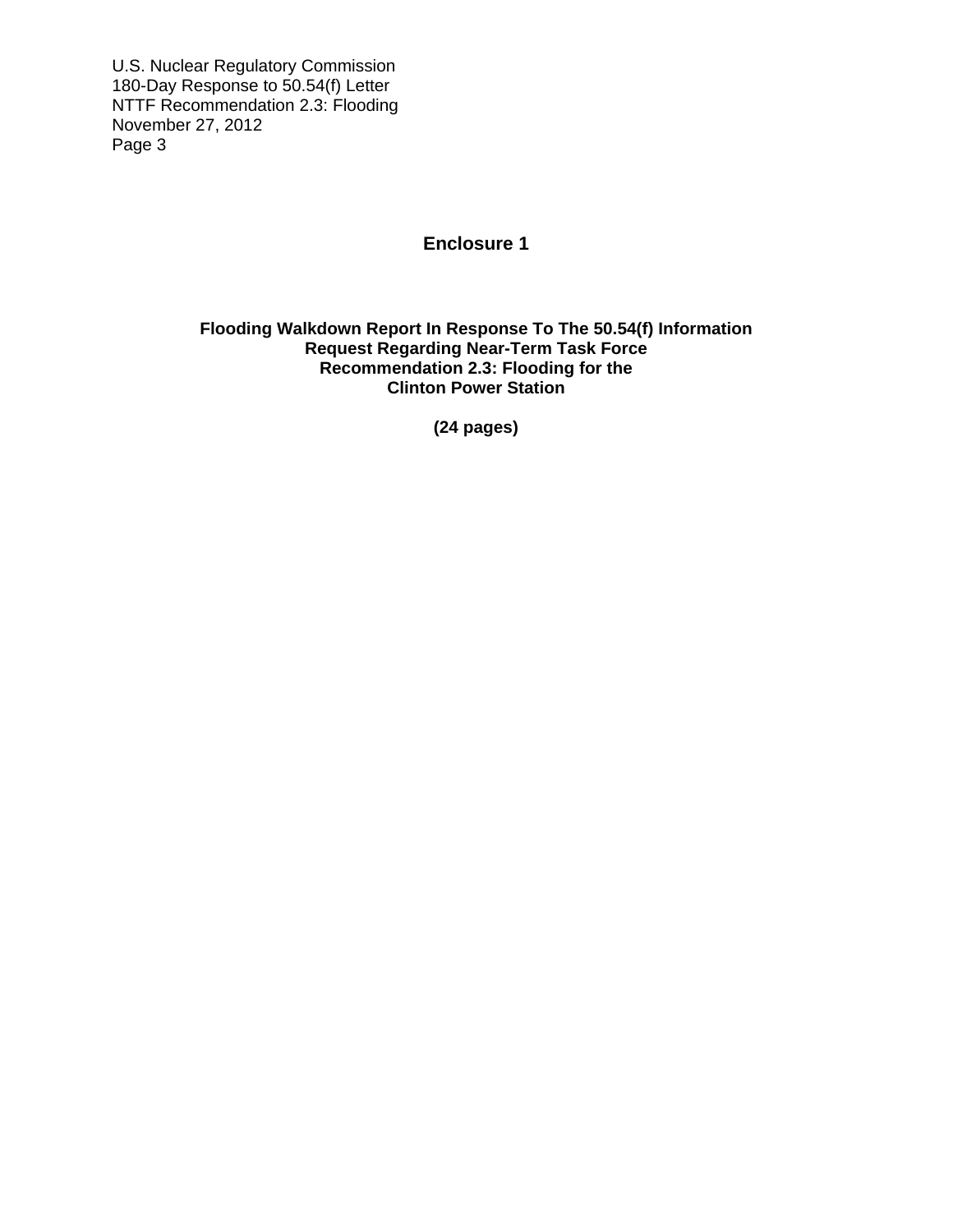# FLOODING WALKDOWN REPORT **FLOODING WALKDOWN REPORT**

IN RESPONSE TO THE 50.54(f) INFORMATION REQUEST REGARDING IN RESPONSE TO THE 50.54(f) INFORMATION REQUEST REGARDING NEAR-TERM TASK FORCE RECOMMENDATION 2.3: FLOODING NEAR-TERM TASK FORCE RECOMMENDATION 2.3: FLOODING

for the for the CLINTON POWER STATION CLINTON POWER STATION 8401 Power Road, Clinton, IL 61727 8401 Power Road, Clinton, IL 61727 Facility Operating License No. NPF-62 Facility Operating License No. NPF-62 NRC Docket No. 50-461 NRC Docket No. 50-461 **DING WALKDOWN R**<br> **DTHE 50.54(f) INFORMATION REQ**<br> **EXECUTE TASK FORCE RECOMMENDATION 2**<br>
for the<br>
CLINTON POWER STATION<br>
8401 Power Road, Clinton, IL 6172<br>
Facility Operating License No. NPF-<br>
NRC Docket No. 50-461<br>
FREE



Exelon Generation Company, LLC Exelon Generation Company, LLC 4300 Winfield Road, Warrenville IL 60555 4300 Winfield Road, Warrenville IL 60555

Prepared by; Prepared by: Sargent & Lundy LLC Sargent & Lundy LLC 55 East Monroe Street, Chicago, IL 60603 55 East Monroe Street, Chicago, IL 60603

> 100% Report, Rev. 1 100% Report, Rev. 1 (supersedes Rev. 0 in its entirety) (supersedes Rev. 0 in its entirety) November 9, 2012 November 9,2012

|                                      | <b>Printed Name/Title</b>                               | <b>Signature</b> | Date           |
|--------------------------------------|---------------------------------------------------------|------------------|----------------|
| Preparer:                            | Dean W. Robinson<br>Program Manager, Sargent & Lundy    |                  | $11 - 09 - 12$ |
| Independent<br>Reviewer:             | Jeffrey Kerruish<br>Manager, Sargent & Lundy            |                  |                |
| <b>Engineering</b><br>Manager:       | <b>Rick Goetzke</b><br>Project Manager, Sargent & Lundy |                  |                |
| <b>Lead Responsible</b><br>Engineer: | HAFIZ<br>WALIUL                                         | 7h               |                |
| <b>Branch Manager:</b>               | ICHACH<br>$H = 45R$                                     |                  |                |
| <b>Senior Manager:</b>               | STEVEN J KOWALSKI                                       | SMDE             |                |
| Corporate<br>Acceptance:             | Joseph V. Bellini/Flooding SME                          |                  | 11/20/12       |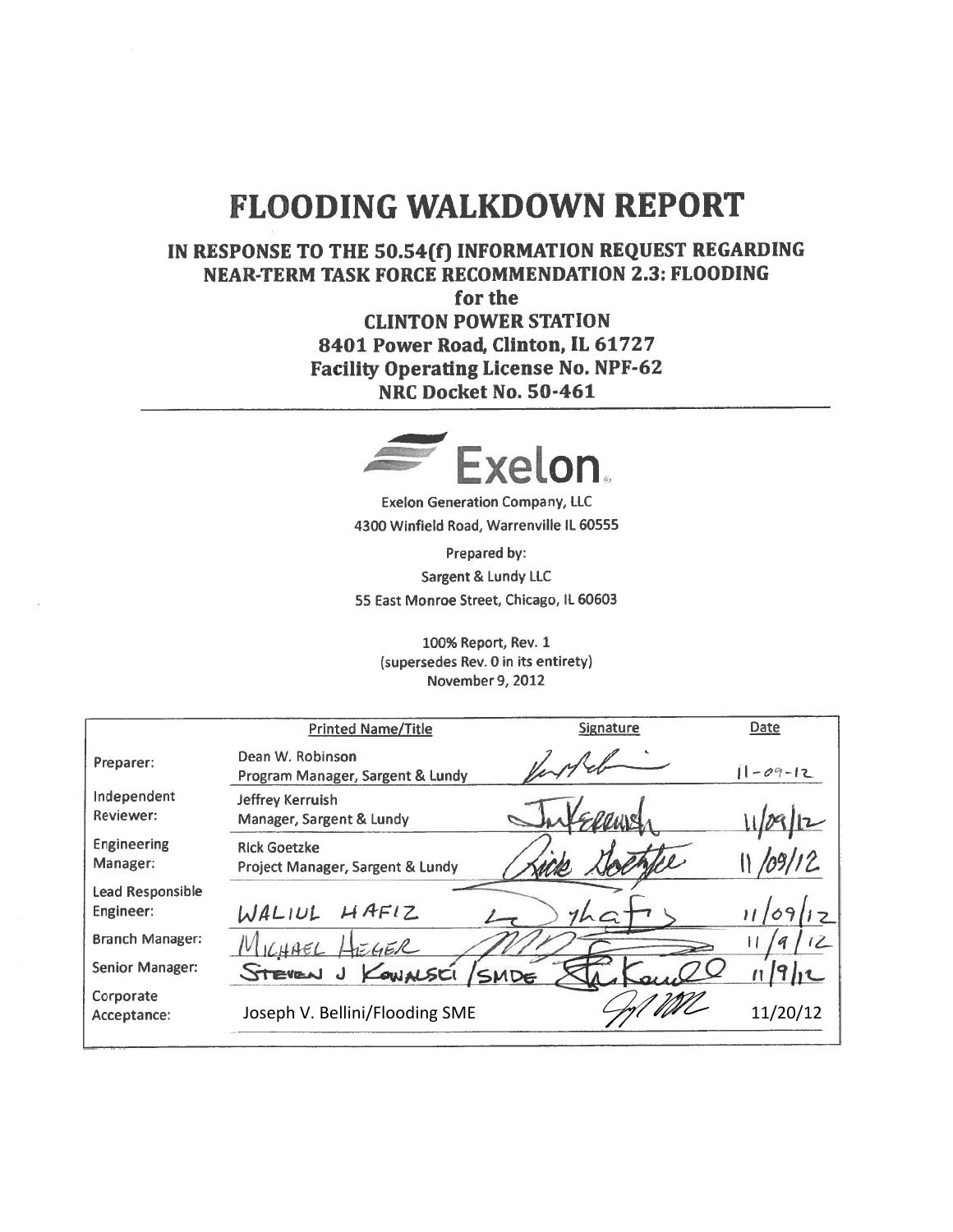# **Contents**

| 1. |    |                                                                                            |  |
|----|----|--------------------------------------------------------------------------------------------|--|
| 2. |    |                                                                                            |  |
|    | a. |                                                                                            |  |
|    | b. |                                                                                            |  |
|    | c. |                                                                                            |  |
|    | d. |                                                                                            |  |
| 3. |    |                                                                                            |  |
|    | a. |                                                                                            |  |
|    | b. |                                                                                            |  |
|    | c. |                                                                                            |  |
|    | d. |                                                                                            |  |
| 4. |    |                                                                                            |  |
|    | a. |                                                                                            |  |
|    | b. | Requested Information Item 2(b) - CLB Protection and Mitigation Features 13                |  |
|    | c. |                                                                                            |  |
|    | d. | Requested Information Item 2(d) - Flood Protection System/Barrier Effectiveness 15         |  |
|    | e. |                                                                                            |  |
|    | f. | Requested Information Item 2(f) - Findings and Corrective Actions Taken/Planned 17         |  |
|    | g. | Requested Information Item 2(g) - Cliff -Edge Effects and Available Physical Margin  19    |  |
|    | h. | Requested Information Item 2(h) - Planned/Newly-Installed Flood Protection Enhancements 20 |  |
| 5. |    |                                                                                            |  |
| 6. |    |                                                                                            |  |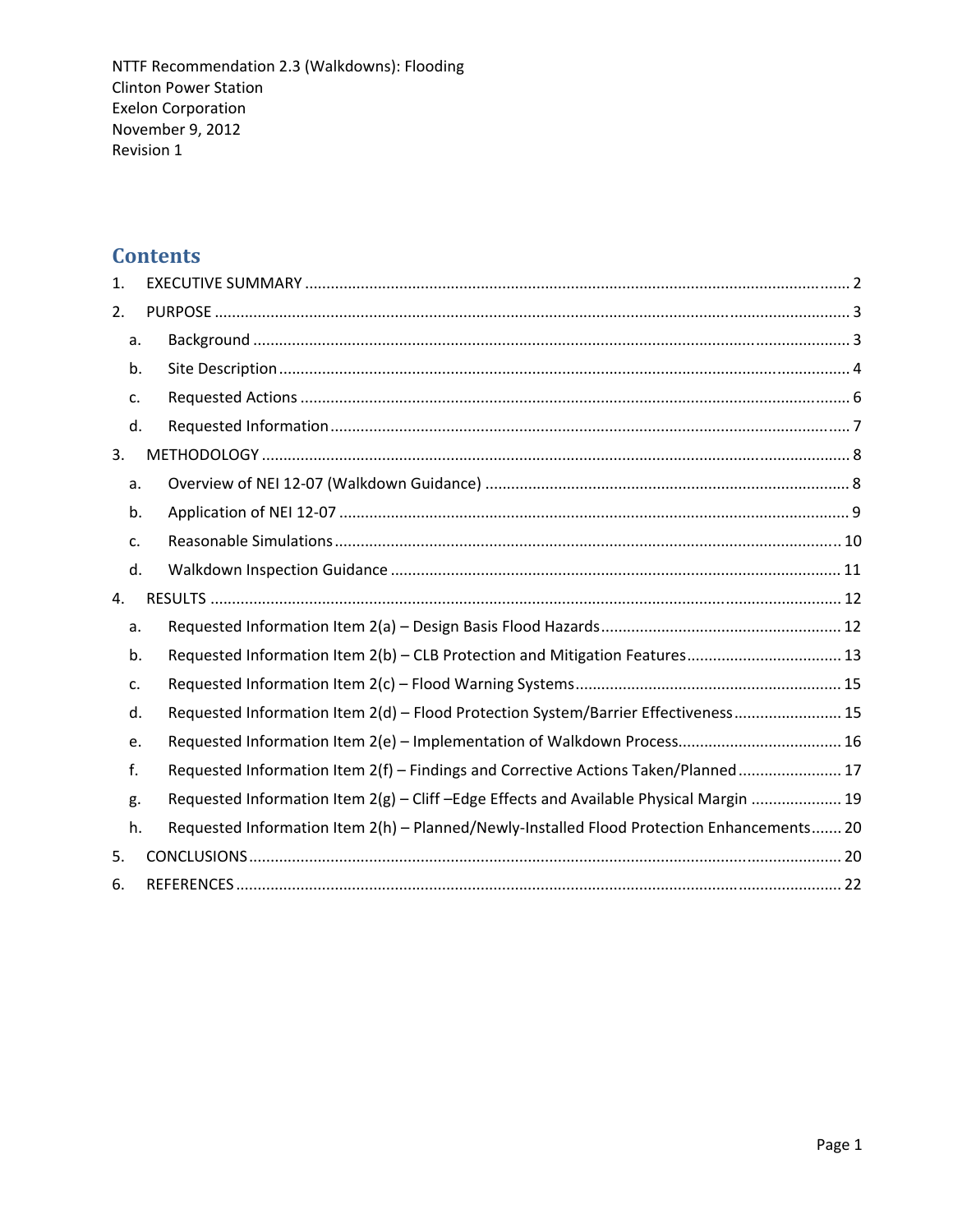# **1. EXECUTIVE SUMMARY**

In response to the Nuclear Regulatory Commission (NRC) Request for Information regarding Near‐Term Task Force (NTTF) Recommendation 2.3, a flooding protection walkdown was conducted at Clinton Power Station (CPS) to identify and address plant‐specific degraded, nonconforming, or unanalyzed conditions of the plant's flood protection features. The flooding walkdown was conducted between August 21 and August 31, 2012 and included visual inspections of flood protection features and a reasonable simulation of the applicable flood protection procedure steps.

The scope of the flooding walkdown was developed following a detailed review of all relevant current licensing documents. Since CPS is situated above the lake/river probable maximum flood (PMF) level, the station relies almost entirely on passive features incorporated in the design to keep water out of the plant, specifically site runoff from a local intense precipitation (LIP) event and groundwater. The flooding walkdown scope consisted of four main parts.

- The walls, floors and penetrations through the walls and floors in the Circulating Water Screen House Shutdown Service Water (SX) cubicles were inspected. These rooms, located above normal lake water level, are designed and credited in the current licensing basis (CLB) to remain dry during a PMF when the lake level rises above the room floors and part way up the walls.
- Two reasonable simulations were conducted. The first was an exercise to install the watertight floor hatch in the SX "B" pump room, to demonstrate that a CPS Abnormal Lake Level procedure could be implemented in the event of high lake water level, as these procedural steps have not been performed in the past. The second simulation was later performed to ensure the SX pump room roof hatches could be opened if needed to provide personnel access during a flood.
- An outdoor walkdown was conducted to ensure no topography changes, added structures or security barriers affect site drainage as described in the CLB.
- The below-grade structures (i.e., basement walls and basement slabs and penetrations through these walls and floors) in the main power block were inspected. These areas are credited in the CLB to keep groundwater and runoff from LIP out of the safety related buildings.

The methodology and acceptance criteria for the evaluation of flood protection features was developed based on NEI report 12‐07 [Rev 0‐A], Guidelines for Performing Verification Walkdowns of Plant Protection Features.

The visual inspections of walls, floors and penetrations through the walls and floors concluded that there are no observable structural deficiencies that may impact the structure's ability to perform its intended flood protection function. The reasonable simulations demonstrated the applicable procedure can be performed successfully.

Issue Reports (IRs) were entered into the Corrective Action Program (CAP) for all observations not immediately judged as acceptable. These issues were addressed in CAP and they were not reportable deficiencies.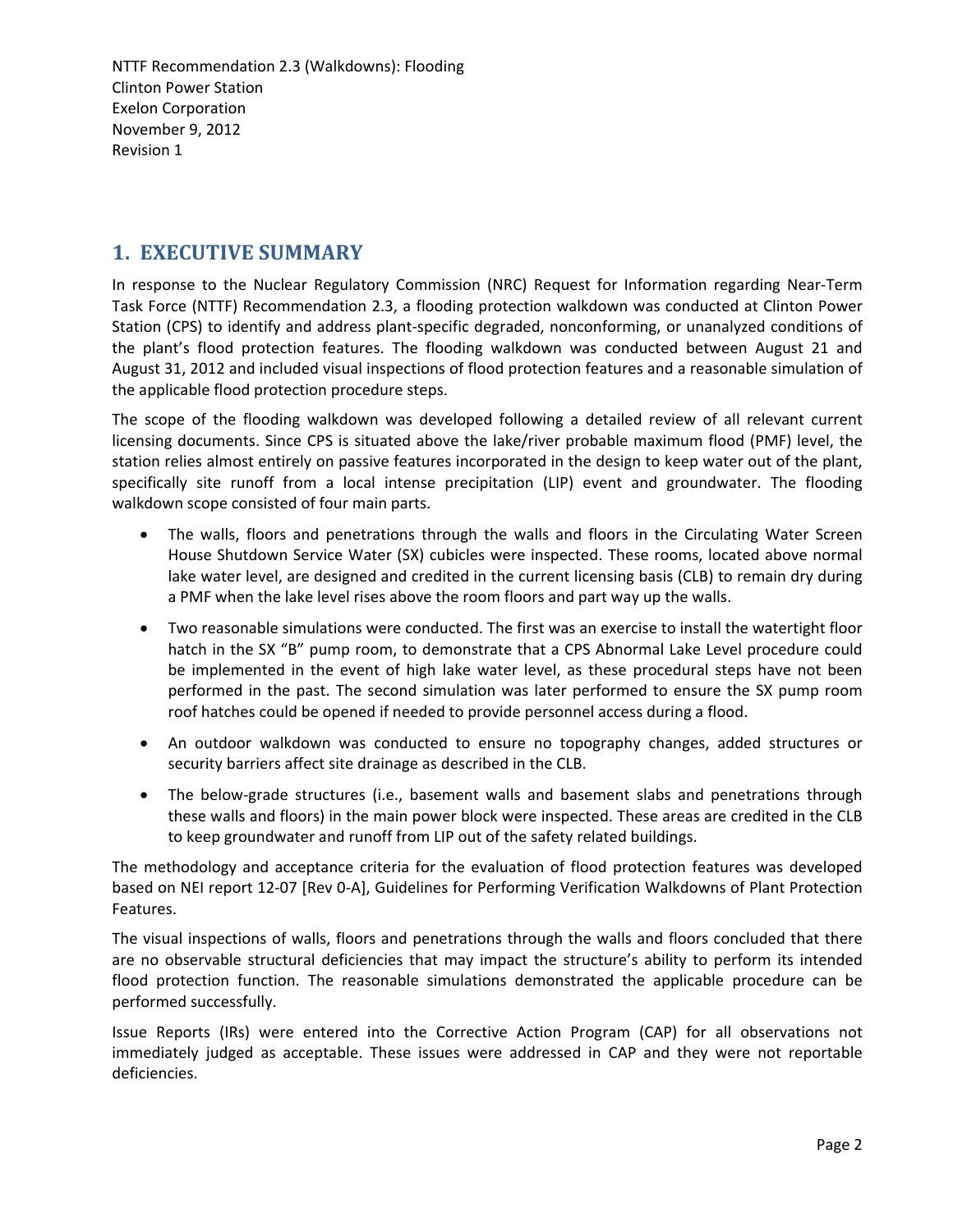Recommended enhancements to the SX "B" pump room floor hatch were documented in IRs and implemented as described in the response to Item 2(f), Findings and Corrective Actions Taken/Planned. No other changes were determined necessary as a result of the flood walkdowns at CPS.

Whether conduits from manholes or cable vaults could provide a path for ground water or rain water to enter safety related buildings was considered relevant to the walkdown scope. Conduits from manholes/cable vaults generally are not routed to safety related buildings at CPS. In a few cases, there are entering conduits that turn upwards and terminate above grade level such that no path for water is provided. The walkdown scope included inspections of the external conduit seals. Internal conduit seals could not be visually inspected; however, plant design documentation provides reasonable assurance that the internal seals are installed, and evidence of groundwater/rainwater leakage through conduits into safety related buildings at CPS was not identified during the walkdowns. It was concluded that conduits at CPS do not provide a path for ground water or rain water to enter safety related buildings.

A small portion of the total floor and wall areas and a few of the penetrations within the walkdown scope were deemed inaccessible and were not inspected. Reasonable assurance that these portions of the walls and floors and the inaccessible penetrations are acceptable is based on the fact that visual inspection of accessible walls, floors and penetrations throughout the plant revealed no deficiencies or degradation that would prevent performance of flood protection functions. Performance of an exercise to open the SX pump room roof hatches was not completed, as demonstration of hatch removal would damage the roof. A simulation of this process was subsequently successfully performed. The condenser pit floor area in the Turbine Building was considered a restricted access area and inspection for signs of groundwater in‐leakage was deferred until an outage, as dose in this area is significantly reduced when the plant is not operating. The next refueling outage at CPS is currently scheduled for October 2013.

Performance of the walkdowns and simulations provided confirmation that flood protection features are in place, are in good condition and will perform as credited in the current licensing basis. Observations not immediately judged as acceptable were addressed and dispositioned under the CAP program. A total of 17 IRs were entered into the CAP as a result of this effort. These are described in Table 2 in the Conclusions section of this report.

# **2. PURPOSE**

## **a. Background**

In response to the nuclear fuel damage at the Fukushima‐Dai‐ichi power plant due to the March 11, 2011 earthquake and subsequent tsunami, the United States Nuclear Regulatory Commission (NRC) established the Near Term Task Force (NTTF) to conduct a systematic review of NRC processes and regulations, and to make recommendations to the Commission for its policy direction. The NTTF reported a set of recommendations that were intended to clarify and strengthen the regulatory framework for protection against natural phenomena.

On March 12, 2012, the NRC issued an information request pursuant to Title 10 of the Code of Federal Regulations, Section 50.54 (f) (10 CFR 50.54(f) or 50.54(f)) (Reference 3) which included six (6) enclosures:

- [NTTF] Recommendation 2.1: Seismic
- [NTTF] Recommendation 2.1: Flooding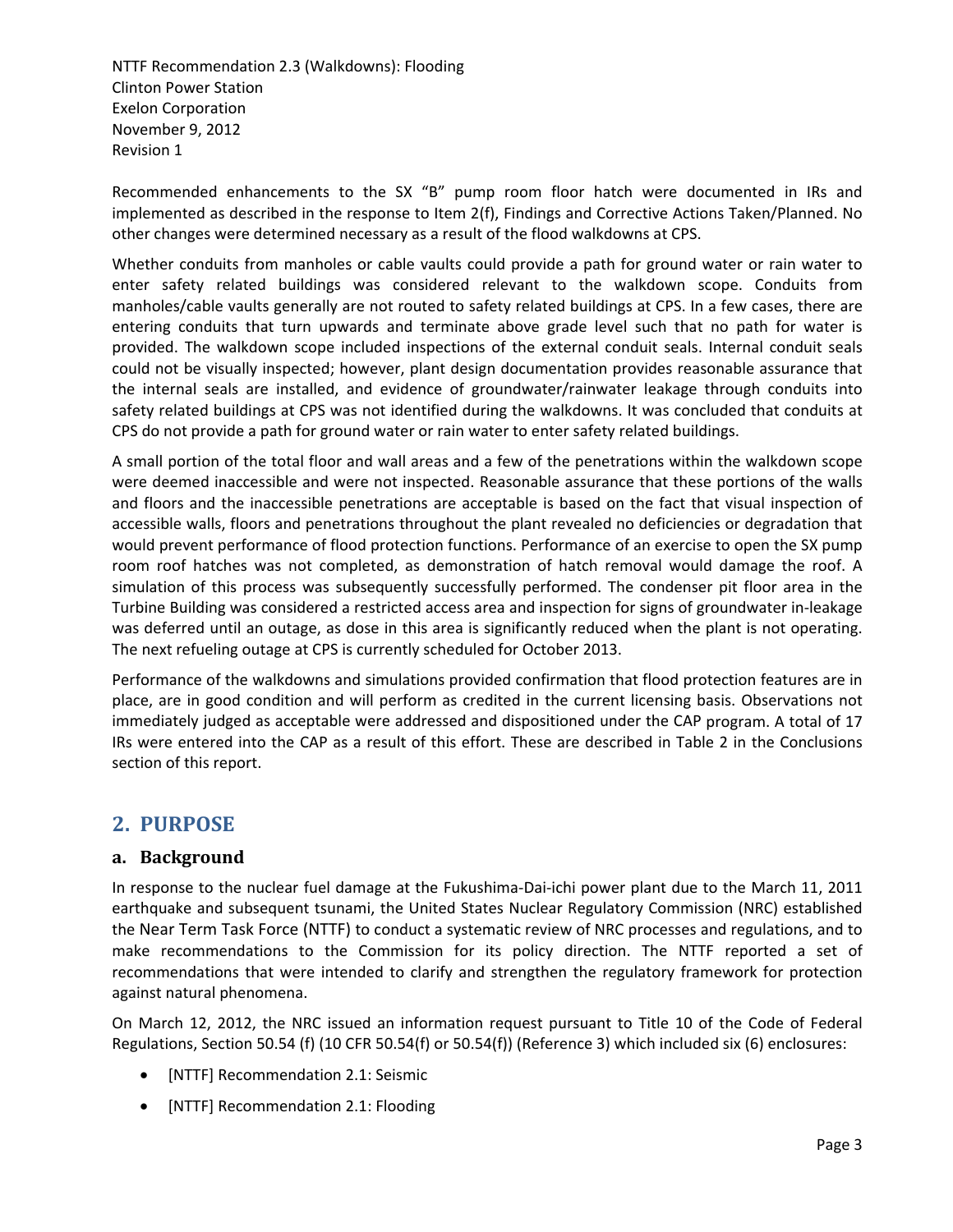- [NTTF] Recommendation 2.3: Seismic
- [NTTF] Recommendation 2.3: Flooding
- [NTTF] Recommendation 9.3: EP
- Licensees and Holders of Construction Permits

In Enclosure 4 of Reference 3, the NRC requested that licensees "perform flood protection walkdowns to identify and address plant‐specific degraded, nonconforming, or unanalyzed conditions and cliff‐edge effects (through the corrective action program) and verify the adequacy of monitoring and maintenance procedures". Cliff-edge effects were defined by the NTTF Report (Reference 5), which noted that "the safety consequences of a flooding event may increase sharply with a small increase in the flooding level". While the NRC used the same term as the NTTF Report in the March 12, 2012 50.54(f) information request (Reference 3), the information the NRC expects utilities to obtain during the Recommendation 2.3: Flooding Walkdowns is different. To clarify, the NRC is now differentiating between cliff-edge effects (which are dealt with under Enclosure 2 of Reference 3) and a new term, Available Physical Margin (APM). APM information will be collected during the walkdowns, but will not be reported in the response to Enclosure 4 of Reference 3. The collected APM information will be available for use in developing the response to Enclosure 2 of Reference 3.

Structures, systems, and components (SSCs) important to safety are designed either in accordance with, or meet the intent of, Appendix A to 10 CFR Part 50, General Design Criteria (GDC) 2. GDC 2 states that SSCs important to safety at nuclear power plants must be designed to withstand the effects of natural phenomena, including floods, without loss of capability to perform their intended safety functions. For flooding walkdowns, identifying/addressing plant‐specific degraded, nonconforming, or unanalyzed conditions (through the corrective action program) and verifying the adequacy of monitoring and maintenance procedures is associated with flood protection and mitigation features credited in the current design/licensing basis. New flood hazard information will be considered in response to Enclosure 2 of Reference 3.

On behalf of Exelon Generation Company, LLC (Exelon), this report provides the information requested in the March 12, 2012 50.54(f) letter; specifically, the information listed under the "Requested Information" section of Enclosure 4, paragraph 2 ("a" through "h"). The "Requested Information" section of Enclosure 4, paragraph 1 ("a" through "j"), regarding flooding walkdown procedures, was addressed via Exelon's June 11, 2012, acceptance (Reference 1) of the industry walkdown guidance (Reference 2).

## **b. Site Description**

Per Updated Safety Analysis Report (USAR) Section 2.4 (Reference 13) CPS is located 6 miles east of the city of Clinton, DeWitt County in central Illinois. The condenser cooling water is provided from the U‐shaped cooling lake (Lake Clinton) that has been formed by construction of a dam just downstream from the confluence of the North Fork of Salt Creek with Salt Creek. The Salt Creek and North Fork fingers of the U‐ shaped lake extend 14 miles and 8 miles, respectively, upstream from the dam. The drainage area of the lake is 296 mi<sup>2</sup>. The surface area of the lake is 4895 acres (7.65 mi<sup>2</sup> - 2.6% of the drainage area) and the storage capacity is 74,200 acre-feet at a normal pool elevation of 690 feet. (All elevations are based on mean sea level (MSL) datum, U.S.G.S., 1929 adjustment.)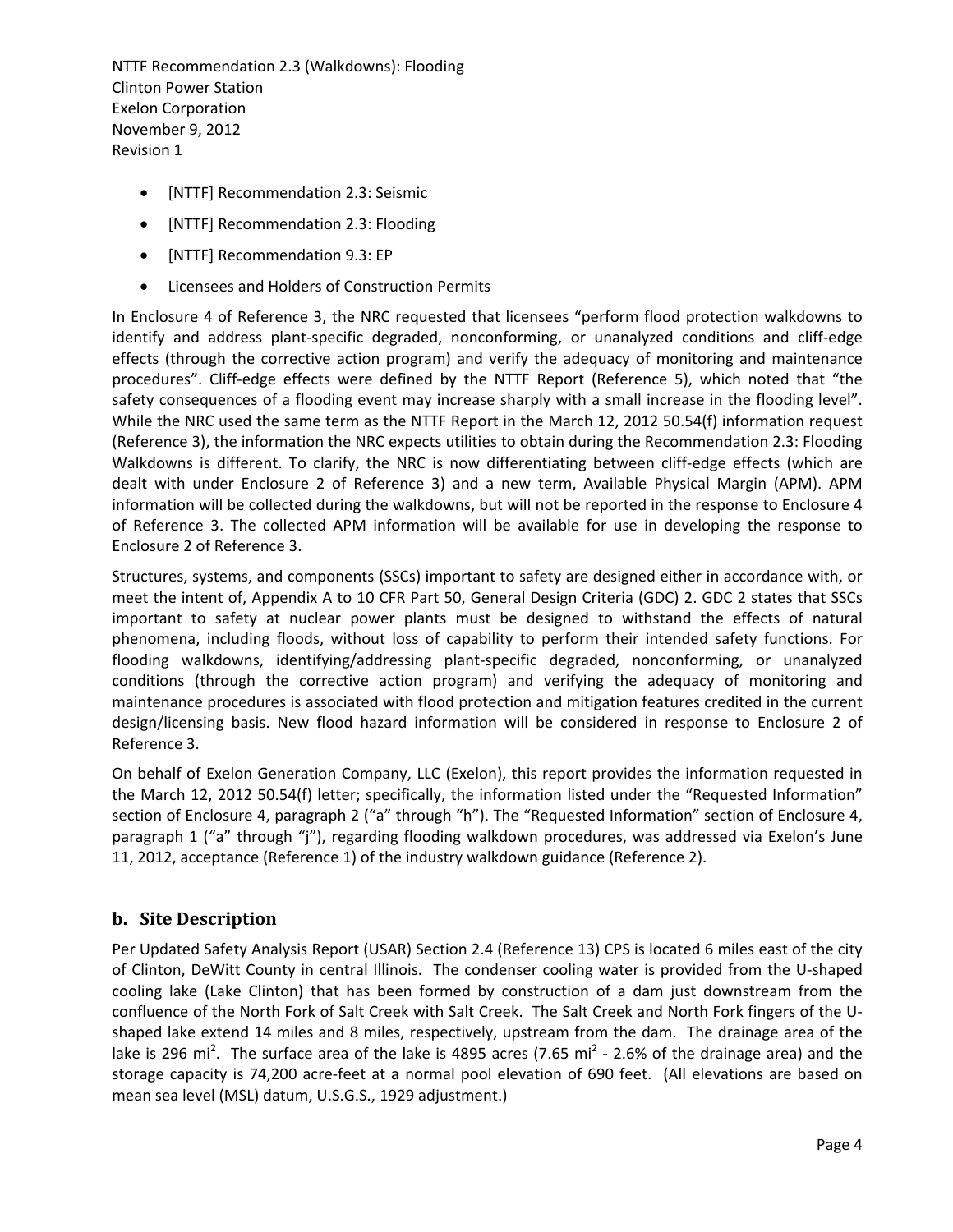The station is located between the two fingers of the lake with a station grade elevation of 736 feet and plant main floor elevation of 737 feet. The station is approximately 3‐1/2 miles northeast of the dam and 1 mile south of Illinois Highway 54. The station Circulating Water Screen House is located on the North Fork finger of the lake with the circulating water discharging back into the Salt Creek finger through a discharge flume.

A concrete service spillway with an ogee type crest is provided on the west abutment of the dam to pass floods. An auxiliary spillway is provided on the east abutment to pass floods more severe than once-in-100years recurrence including the probable maximum flood (PMF). A lake outlet structure is located near the west abutment to provide a minimum downstream release of 5 cfs. The ultimate heat sink for the emergency core cooling system is provided within the cooling lake by constructing a submerged dam across the North Fork with an approach channel leading into the Circulating Water Screen House.

The PMF runoff into the lake routed through the spillways will raise the lake water level to elevation 708.8 feet at the dam site. The backwater effect along the North Fork finger will raise the PMF water level at the station site to elevation 708.9 feet. Superimposing the wind wave effect due to a sustained 40 mph wind acting on the probable maximum water level will result in wave runup elevations of 711.9 feet and 713.8 feet for significant waves and maximum (1%) waves, respectively, at the station site. For purposes of the walkdowns performed for this report, the PMF is taken as 713.8 feet. The station's Seismic Category I structures with grade elevation of 736 feet will not be affected by the PMF design conditions. However, flood protection for the safety‐related systems and components in the Circulating Water Screen House is provided to elevation 714 feet.

The following protection measures are adopted for Seismic Category I systems and components located in the Circulating Water Screen House and located below the PMF level.

- a. Water stops are provided in all construction joints up to the maximum flood level.
- b. Water seal rings are provided for all penetrations in exterior walls below the maximum flood level.
- c. Watertight doors designed to withstand the hydrostatic head of the maximum flood level are provided for all doorways located on both the entrance walls and the internal walls of the SX pump rooms which are below the maximum flood level.
- d. A hatch is provided on the roof of the essential service water pump structure (elevation 730 feet) for access during PMF.

The measures listed above are not required at the CPS main power block buildings, because grade at the station site is well above the PMF level. However, these measures are adopted for the portions of the structures at the station site located below the maximum groundwater level. Per the CPS USAR, the groundwater table at the CPS site is conservatively taken as elevation 730 feet. All substructures below elevation 730 feet at the CPS site are designed to withstand full hydrostatic head of groundwater.

The areas surrounding the plant are graded to direct surface runoff away from the plant. The station area is provided with a drainage system which will drain into Salt Creek and the North Fork; however, it is conservatively assumed in the USAR analysis that the local surface drainage system would not function during the LIP event.

The estimated maximum water surface elevation around the plant as a result of LIP is lower than the plant floor elevation of 737.0 feet, except on the northern side of the plant over the portions enclosed by the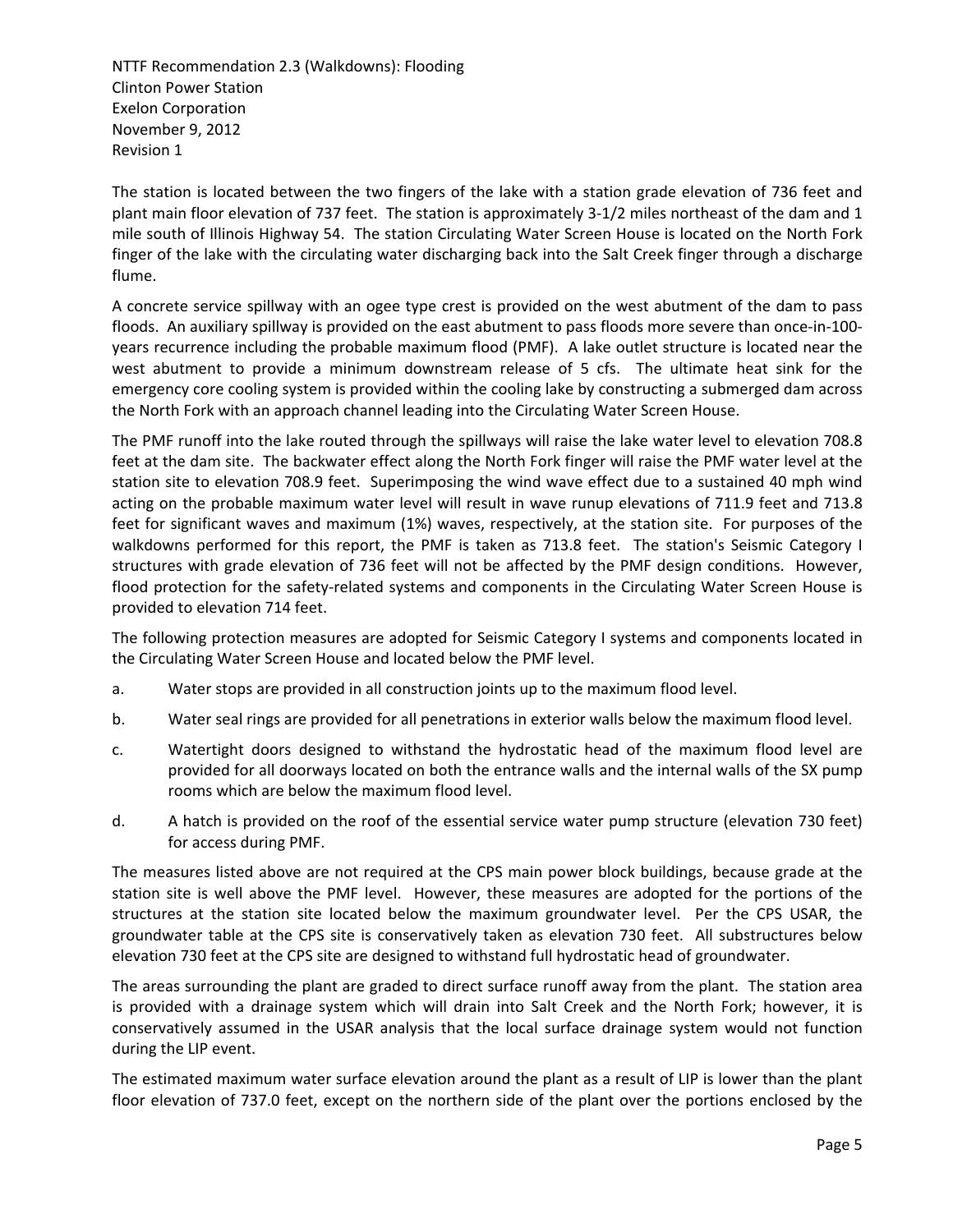curved tracks 5, 6, and 7 where the elevation would be about 737.2 feet. Only the southern half of the structure contains safety-related equipment. About 0.2 foot depth of water standing outside on the northern side of the structure above the plant floor elevation 737.0 feet would not affect the safety‐related system functions because there is no below grade safety-related equipment in the northern half of the plant. The floor drain system would take care of the water that might enter the building. Therefore, the safety-related items would not be affected by surface water ingress into the northern side of the structure. The maximum water surface elevation due to a LIP is 736.8 feet in the immediate station area where safety-related facilities are located (southern half of the main power block structure). With the station floor elevation at 737 feet, the safety-related facilities would not be affected by the LIP.

For the Unit 2 excavation, it has been conservatively estimated that during the 48 hour PMP event, without considering the protecting effect of the surrounding earth berms and without the benefit of any drainage out of the excavation, the elevation of the impounded rainwater runoff will be 728 ft.

Access to the station is via Illinois Highway 54. The ground topography along the station access route is favorably high and the grades have been located well above the PMF level. The station access road does not cross any stream and will not be affected by any flood conditions at the site.

## **c. Requested Actions**

Per Enclosure 4 of Reference 3, the NRC requests that each licensee confirm use of the industry‐developed, NRC‐endorsed, flood walkdown procedures or provide a description of plant‐specific walkdown procedures. In a letter dated June 11, 2012 (Reference 1), Exelon confirmed that the flooding walkdown procedure (Reference 2), endorsed by the NRC on May 31, 2012, will be used as the basis for the flooding walkdowns.

Other NRC's requested actions include:

- (1) Perform flood protection walkdowns using an NRC‐endorsed walkdown methodology;
- (2) Identify and address plant‐specific degraded, nonconforming, or unanalyzed conditions, as well as, cliff‐edge effects through the corrective action program, and consider these findings in the Recommendation 2.1 hazard evaluations, as appropriate;
- (3) Identify any other actions taken or planned to further enhance the site flood protection;
- (4) Verify the adequacy of programs, monitoring and maintenance for protection features; and
- (5) Report to the NRC the results of the walkdowns and corrective actions taken or planned.

Enclosure 4 of Reference 3 also states, "If any condition identified during the walkdown activities represents a degraded, nonconforming, or unanalyzed condition (i.e. noncompliance with the current licensing basis) for an SSC, describe actions that were taken or are planned to address the condition using the guidance in Reference 6, including entering the condition in the corrective action program. Reporting requirements pursuant to 10 CFR 50.72 should also be considered.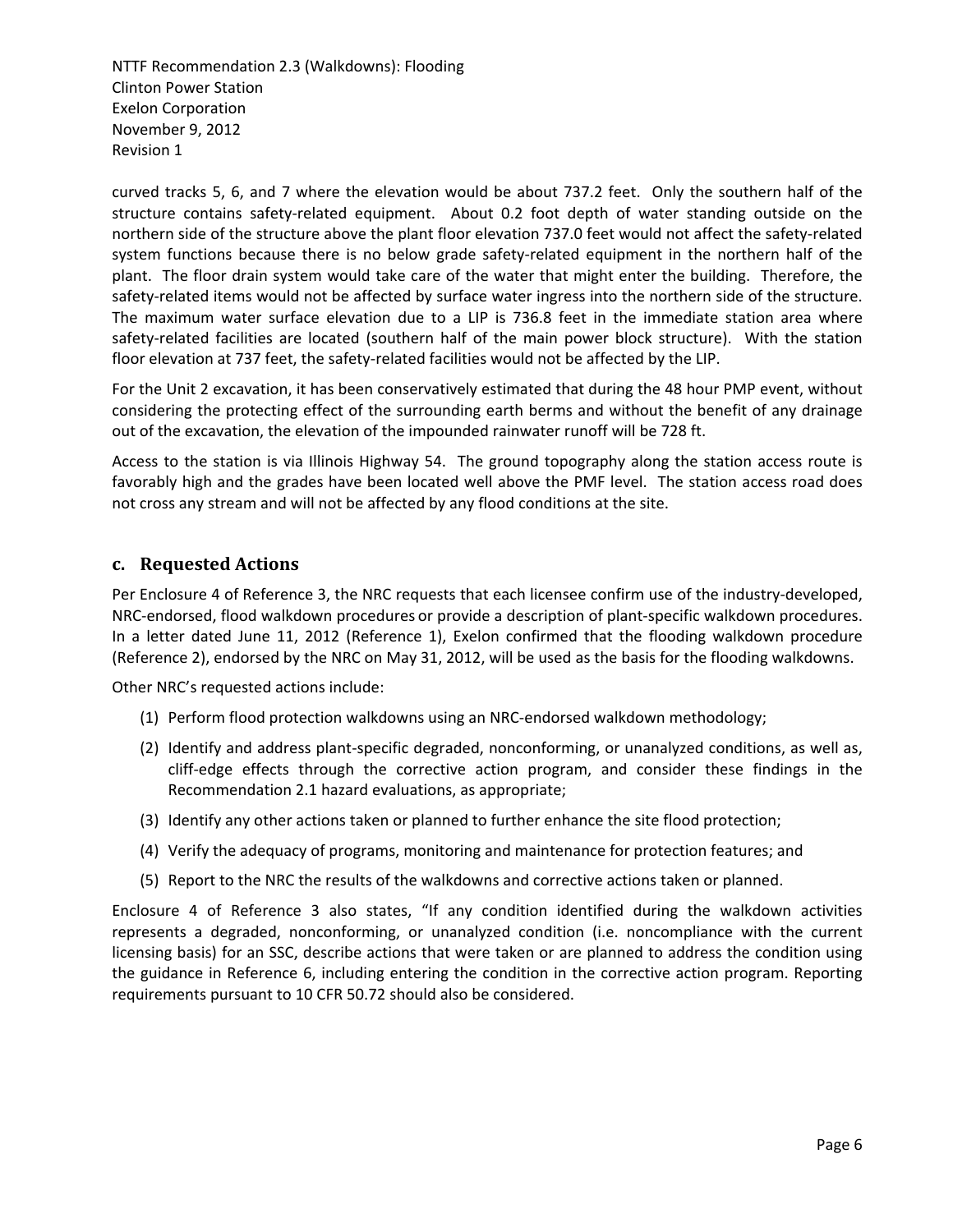## **d. Requested Information**

Per Enclosure 4 of Reference 3,

- 1. The NRC requests that each licensee confirm that it will use the industry-developed, NRC endorsed, flooding walkdown procedures or provide a description of plant-specific walkdown procedures. As indicated previously, Exelon's letter dated June 11, 2012 (Reference 1), confirmed that the flooding walkdown procedure (Reference 2), endorsed by the NRC on May 31, 2012, will be used as the basis for the flooding walkdowns.
- 2. The NRC requests that each licensee conduct the walkdown and submit a final report which includes the following:
	- a. Describe the design basis flood hazard level(s) for all flood-causing mechanisms, including groundwater ingress.
	- b. Describe protection and mitigation features that are considered in the licensing basis evaluation to protect against external ingress of water into SSCs important to safety.
	- c. Describe any warning systems to detect the presence of water in rooms important to safety.
	- d. Discuss the effectiveness of flood protection systems and exterior, incorporated, and temporary flood barriers. Discuss how these systems and barriers were evaluated using the acceptance criteria developed as part of Requested Information item 1.h.
	- e. Present information related to the implementation of the walkdown process (e.g., details of selection of the walkdown team and procedures) using the documentation template discussed in Requested Information item 1.j, including actions taken in response to the peer review.
	- f. Results of the walkdown including key findings and identified degraded, nonconforming, or unanalyzed conditions. Include a detailed description of the actions taken or planned to address these conditions using the guidance in Regulatory Issues Summary 2005‐20, Revision 1, Revision to NRC Inspection Manual Part 9900 Technical Guidance, "Operability Conditions Adverse to Quality or Safety," including entering the condition in the corrective action program.
	- g. Document any cliff‐edge effects identified and the associated basis. Indicate those that were entered into the corrective action program. Also include a detailed description of the actions taken or planned to address these effects. See note in Section 2a regarding the NRC's change in position on cliff‐edge effects.
	- h. Describe any other planned or newly installed flood protection systems or flood mitigation measures including flood barriers that further enhance the flood protection. Identify results and any subsequent actions taken in response to the peer review.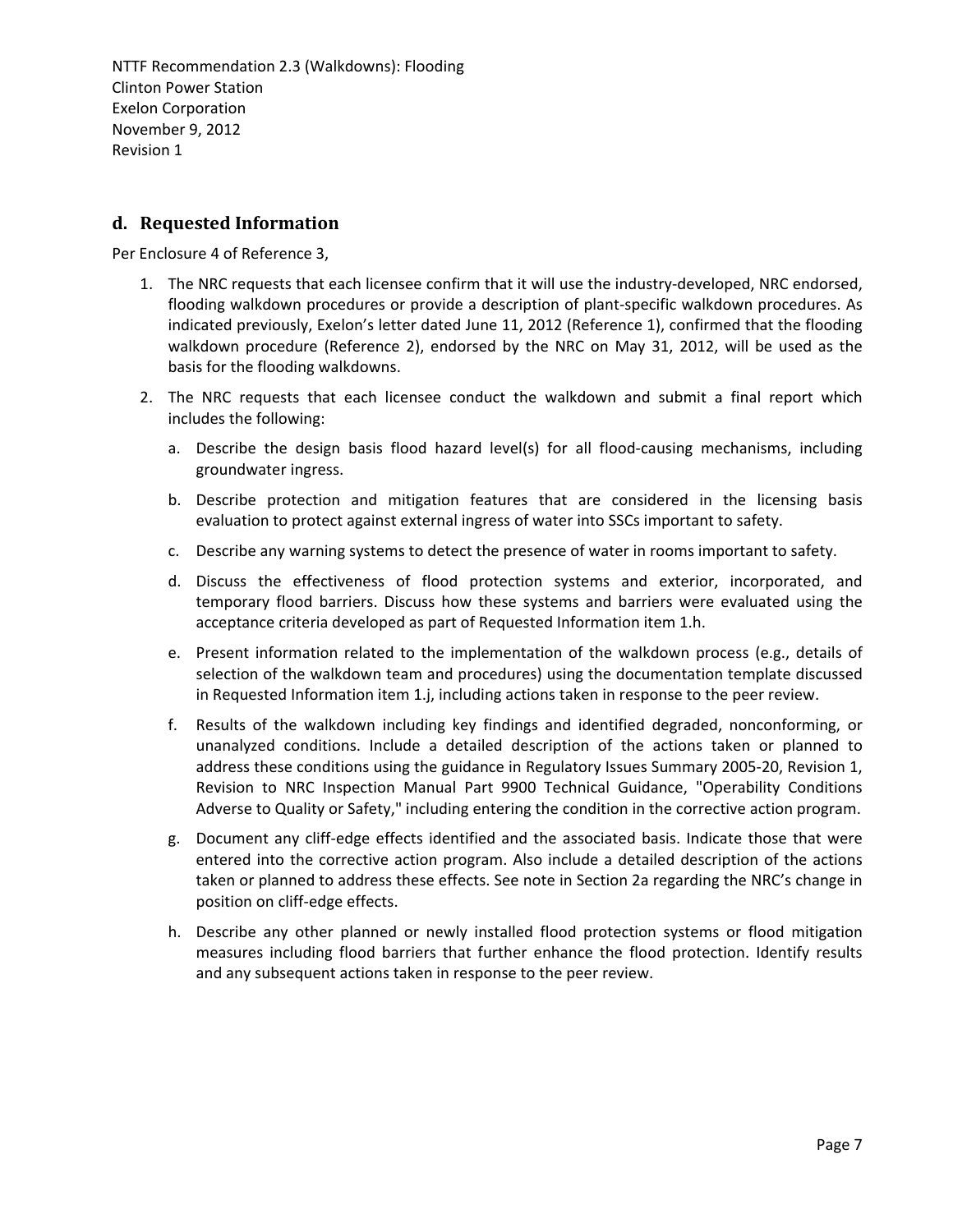# **3. METHODOLOGY**

## **a. Overview of NEI 1207 (Walkdown Guidance)**

In a collaborative effort with NRC staff, NEI developed and issued report 12‐07 [Rev 0‐A], *Guidelines for Performing Verification Walkdowns of Plant Protection Features*, dated May 2012 (Reference 2). The NRC endorsed NEI 12‐07 on May 31, 2012 with amendments. NEI 12‐07 was updated to incorporate the amendments and re-issued on June 18, 2012. On June 11, 2012, Exelon issued a letter to the NRC (Reference 1) stating that the endorsed flooding walkdown procedure (Reference 2) will be used as the basis for the flooding walkdowns. NEI 12‐07 provides guidance on the following items:

- Definitions
	- o Incorporated Barrier/Feature
	- o Temporary Barrier/Feature
	- o Exterior Barrier/Feature
	- o Current Licensing Basis (CLB)
	- o Design Bases
	- o Inaccessible
	- o Restricted Access
	- o Deficiency
	- o Flood Protection Features
	- o Reasonable Simulation
	- o Visual Inspection
	- o Cliff‐Edge Effects
	- o Available Physical Margin
	- o Variety Of Site Conditions
	- o Flood Duration
- Scope
	- o Basis for Establishing Walkdown Scope
	- o Identify Flood Protection Features (Walkdown List)
- Methodology
	- o Develop Walkdown Scope
	- o Prepare Walkdown Packages
	- o Walkdown Team Selection and Training
	- o Perform Pre‐Job Briefs
	- o Inspection of Flood Protection And Mitigation Features
		- General
		- Incorporated or Exterior Passive Flood Protection Features
		- **Incorporated or Exterior Active Flood Protection Features**
		- **Temporary Passive Flood Protection Features**
		- **Temporary Active Flood Protection Features**
		- Procedure Walk-through and Reasonable Simulation
	- o Review of The Maintenance and Monitoring of Flood Protection Features
	- o Review of Operating Procedures
	- o Documentation of Available Physical Margins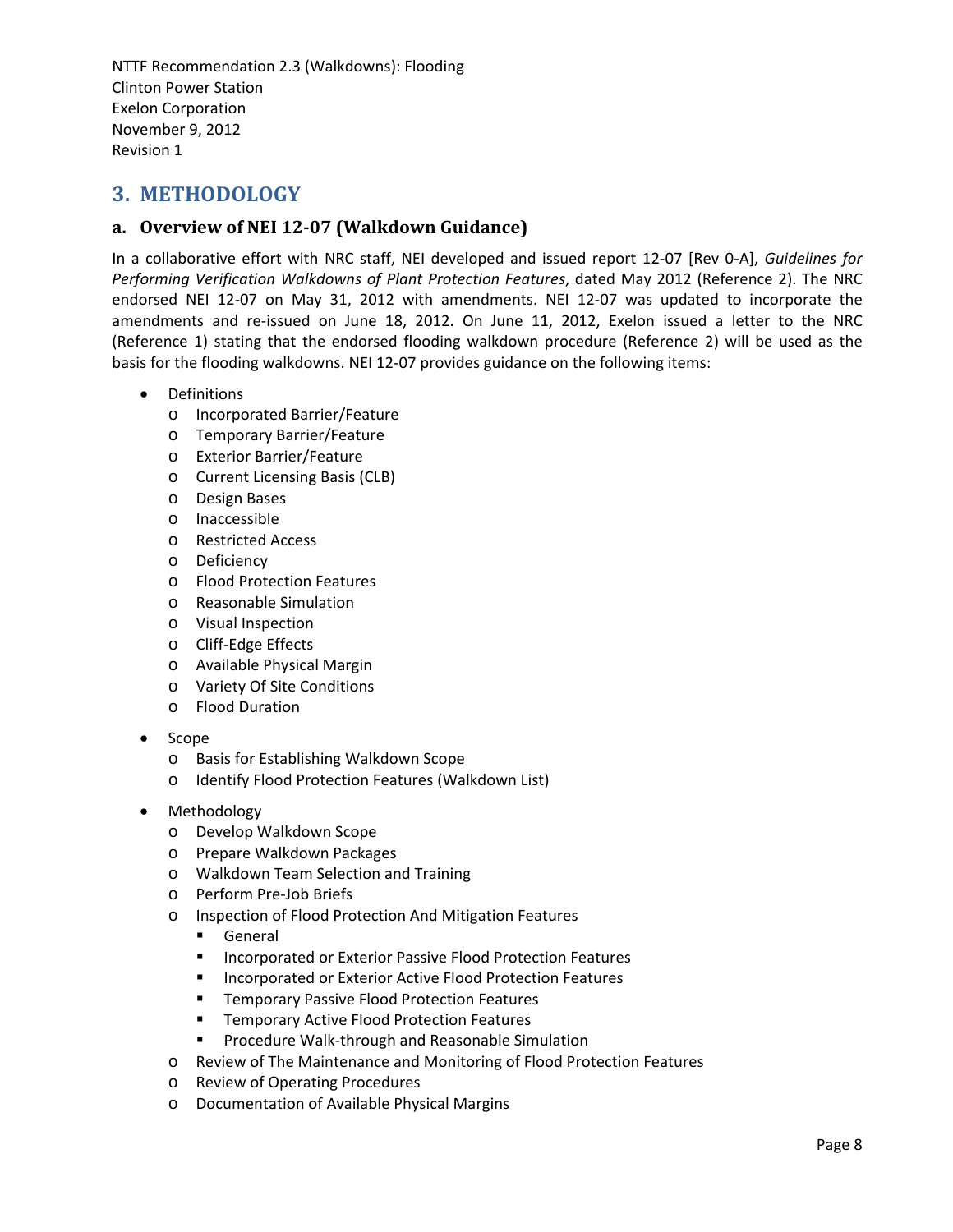- o Documenting Possible Deficiencies
- o Restricted Access, or Inaccessible
- Acceptance Criteria
- Evaluation and Reporting Results of The Walkdown
- Related Information Sources
- Examples
- Walkdown Record Form
- Sample Training Content
- Walkdown Report

#### **b. Application of NEI 1207**

Exelon's approach to the flooding walkdowns included three phases:

Phase 1 – Preparation, Training, Data Gathering, and Scoping

Exelon developed a fleet‐wide program and training course for walkdown team members to provide complete and consistent implementation of NEI 12‐07 guidelines. In addition all walkdown team members completed the applicable NANTeL training and testing. Data gathering began with identification of station‐specific licensing commitments and station design basis relative to external flooding events. This included review of the CPS USAR, identification of drawings showing flood protection features and review of station procedures and calculations relative external flooding events. A walkdown scope was developed to capture station features credited as performing a flood protection function in the current licensing basis. A walkdown list was prepared identifying the specific features to be inspected. For each feature on the walkdown list a walkdown package was prepared for use by the walkdown team in performing and documenting the walkdown.

The scope developed for the walkdowns at CPS included the following:

- The floors and exterior watertight walls (up to PMF elevation) of the shutdown service water (SX) pump rooms in the Circulating Water Screen House. Scope included inspection of all penetrations and watertight doors in the walls inspected. Interior walls between SX pump rooms were not inspected.
- The floors and exterior watertight walls (up to maximum water level due to local intense precipitation (LIP) resulting from PMP) of all main power block buildings. This included exterior walls and basement floors of the Auxiliary, Fuel, Control, Diesel Generator, Radwaste and Turbine buildings. Interior walls between the buildings were not inspected. The Containment building was not included in the inspection scope because it has no exterior walls and the floor is credited with leak tightness based on the periodic Integrated Leak Rate Testing (ILRT) and by comparison with the results of floor inspections of the surrounding buildings (no issues with floors were identified). The floor drain systems in the Turbine and Radwaste buildings were included in the inspection scope as they are credited in addressing postulated in‐leakage due to the maximum LIP water level.
- Whether conduits from manholes or cable vaults could provide a path for ground water or rain water to enter safety related buildings was considered relevant to the walkdown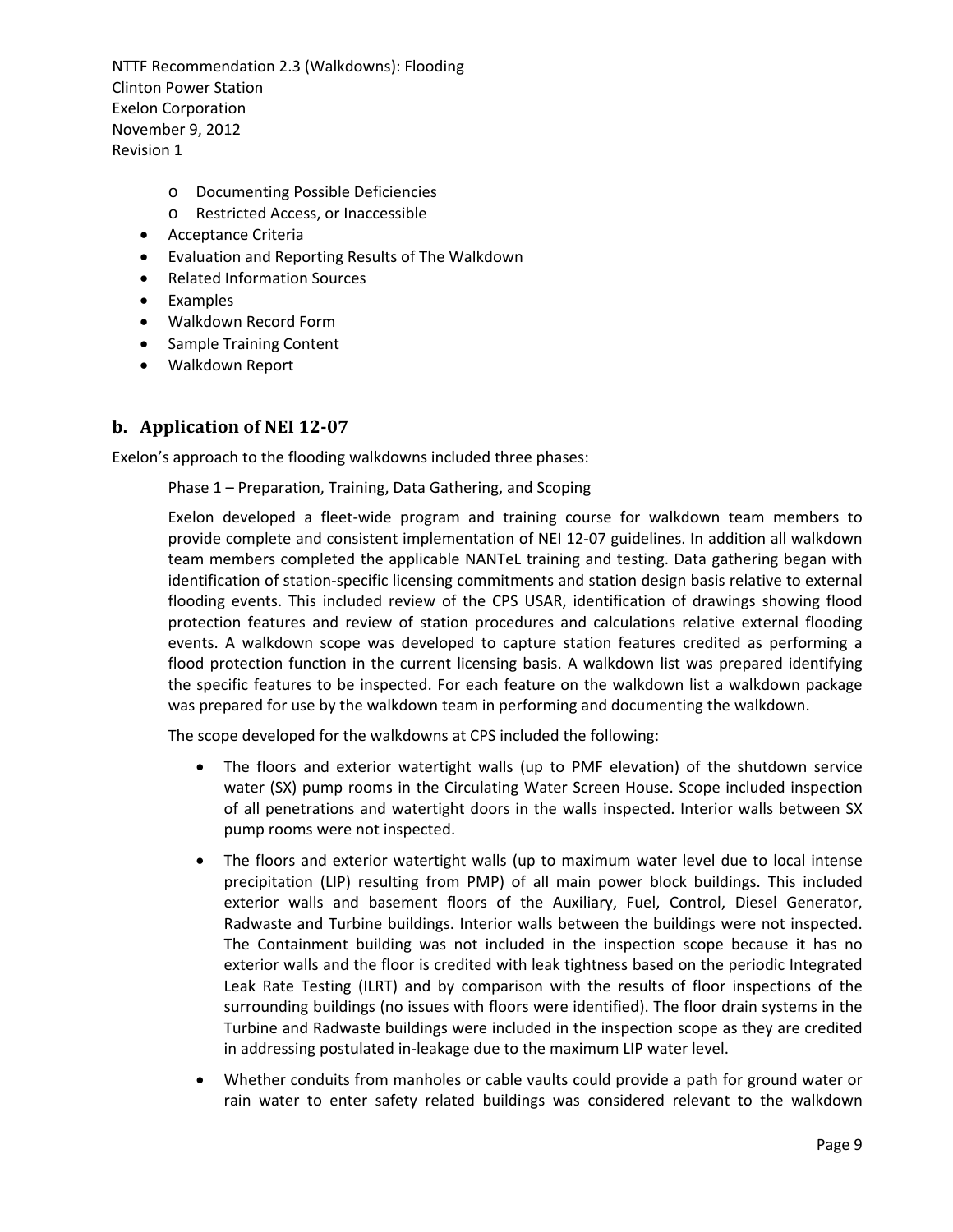> scope. Conduits from manholes/cable vaults generally are not routed to safety related buildings at CPS. In a few cases there are entering conduits that turn upwards and terminate above grade level such that no path for water is provided. The walkdown scope included inspections of the external conduit seals. Internal conduit seals could not be visually inspected but are provided by design. Evidence of groundwater/rainwater leakage through conduits into safety related buildings at CPS has not been identified in the past and was not identified during the walkdowns. Conduits at CPS do not provide a path for ground water or rain water to enter safety related buildings.

 An outdoor walkdown was conducted to ensure no topography changes or added structures or security barriers affect site drainage as described in the CLB.

#### Phase 2 – Inspections and Reasonable Simulations

Visual inspection of each feature and reasonable simulation, where applicable, was performed during the walkdowns and the results were documented on the Walkdown Record Forms. The condition of each feature as observed was compared to the acceptance criteria defined in the Supplemental Walkdown/Inspection Guidance (Reference 16). Two reasonable simulations were conducted; an exercise to install the watertight floor hatch in the SX "B" pump room to demonstrate the CPS procedure could be implemented in the event of high lake water level and a simulation of the steps required to open the SX pump room roof hatches to provide access during a flood.

#### Phase 3 – Final Reporting

The Walkdown Record Forms were completed and assembled into a package that included a summary and a cover page to document a management review of the entire package. Completion of the Walkdown Record Forms was performed in accordance with the guidance provided in Section 7 of NEI 12-07. A Flooding Walkdown Report (this report) was prepared to address the items outlined in the "Requested Information" section of the "Recommendation 2.3: Flooding" enclosure from the 10CFR50.54 (f) letter.

#### **c. Reasonable Simulations**

A procedure walk‐through, or "Reasonable Simulation", was conducted for temporary and/or active features that require manual/operator actions to perform their intended flood protection function. The purpose of the reasonable simulations was to verify the procedure or activity can be executed as specified/written. Per NEI 12‐07, reasonable simulation included the following:

- Verify that any credited time dependent activities can be completed in the time required. Time‐ dependent activities include detection (some signal that the event will occur, has occurred, or is occurring), recognition (by someone who will notify the plant), communication (to the control room), and action (by plant staff).
- Verify that specified equipment/tools are properly staged and in good working condition.
- Verify that connection/installation points are accessible.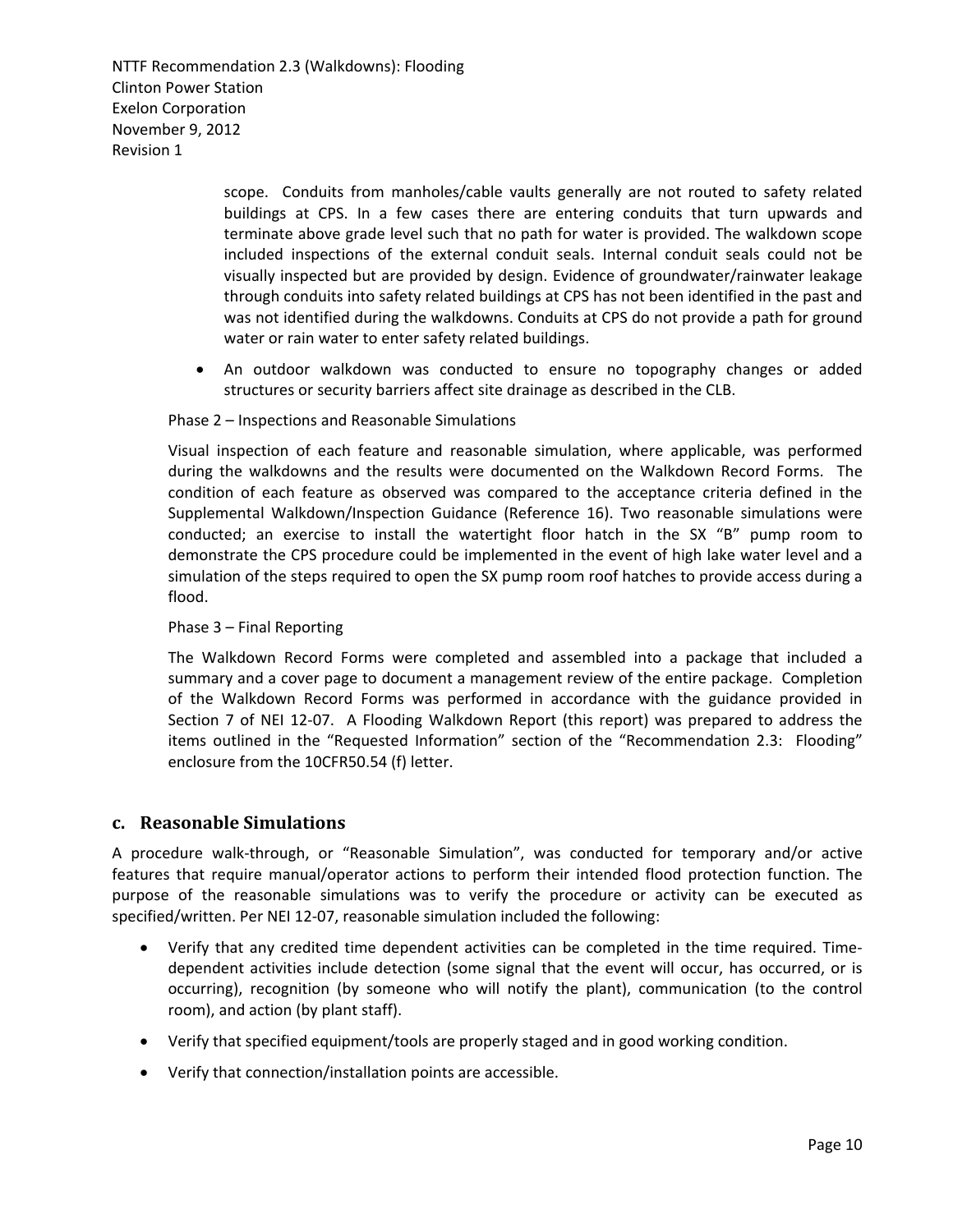- Verify that the execution of the activity will not be impeded by the event it is intended to mitigate or prevent. For example, movement of equipment across unpaved areas on the site could be impeded by soft soil conditions created by excessive water.
- Review the reliance on the station staff to execute required flood protection features. If during the review several activities are identified to rely on station staff, then perform and document an evaluation of the aggregate effect on the station staff to demonstrate all actions can be completed as required.
- Verify that all resources needed to complete the actions will be available. (Note that staffing assumptions must be consistent with site access assumptions in emergency planning procedures.)
- Show that the execution of the activity will not be impeded by other adverse conditions that could reasonably be expected to simultaneously occur (for example, winds, lightning, and extreme air temperatures).
- Personnel/departments that have responsibility for supporting or implementing the procedure should participate in the simulation effort.
- The simulation should demonstrate that the personnel assigned to the procedure do not have other duties that could keep them from completing their flood protection activities during an actual event. Actions that would be performed in parallel during an event should be simulated in parallel; not checked individually and the results combined.
- Reasonable simulation need not require the actual performance of the necessary activities if they have been previously performed and documented or it is periodically demonstrated and documented that the activities can be completed in the credited time.

A review of CPS procedures identified one procedure requiring operator action to protect safety related equipment in response to flooding concerns. CPS 4303.02 (Reference 17) requires monitoring the screen house tunnel for in-leakage in the event of high lake water level. The open access hatch in the SX "B" pump room floor is to be closed in the event of in‐leakage to re‐establish SX pump room watertight integrity. As installation of the hatch had not been previously performed and documented, CPS demonstrated that hatch installation can be implemented if required. In addition, a simulation was performed to provide assurance the SX pump room roof hatches can be opened during a PMF.

## **d. Walkdown Inspection Guidance**

A "Walkdown Inspection Guidance" was developed by Exelon to supplement NEI 12‐07, based largely on Appendix A of NEI 12‐07 (Examples). The guidance was intended to supplement, not supersede, NEI 12‐07 and provide inspection guidance for specific features, listed below.

- **•** Incorporated or Exterior Passive Features:
	- o Site Elevations and Topography
	- o Earthen Features (i.e., Flood Protection Berm, Dike, Levee)
	- o Concrete and Steel Structures
	- o Wall, Ceiling, and Floor Seals (e.g. Penetration Seals, Cork Seals)
	- o Passive Flood Barriers or Water Diversion Structures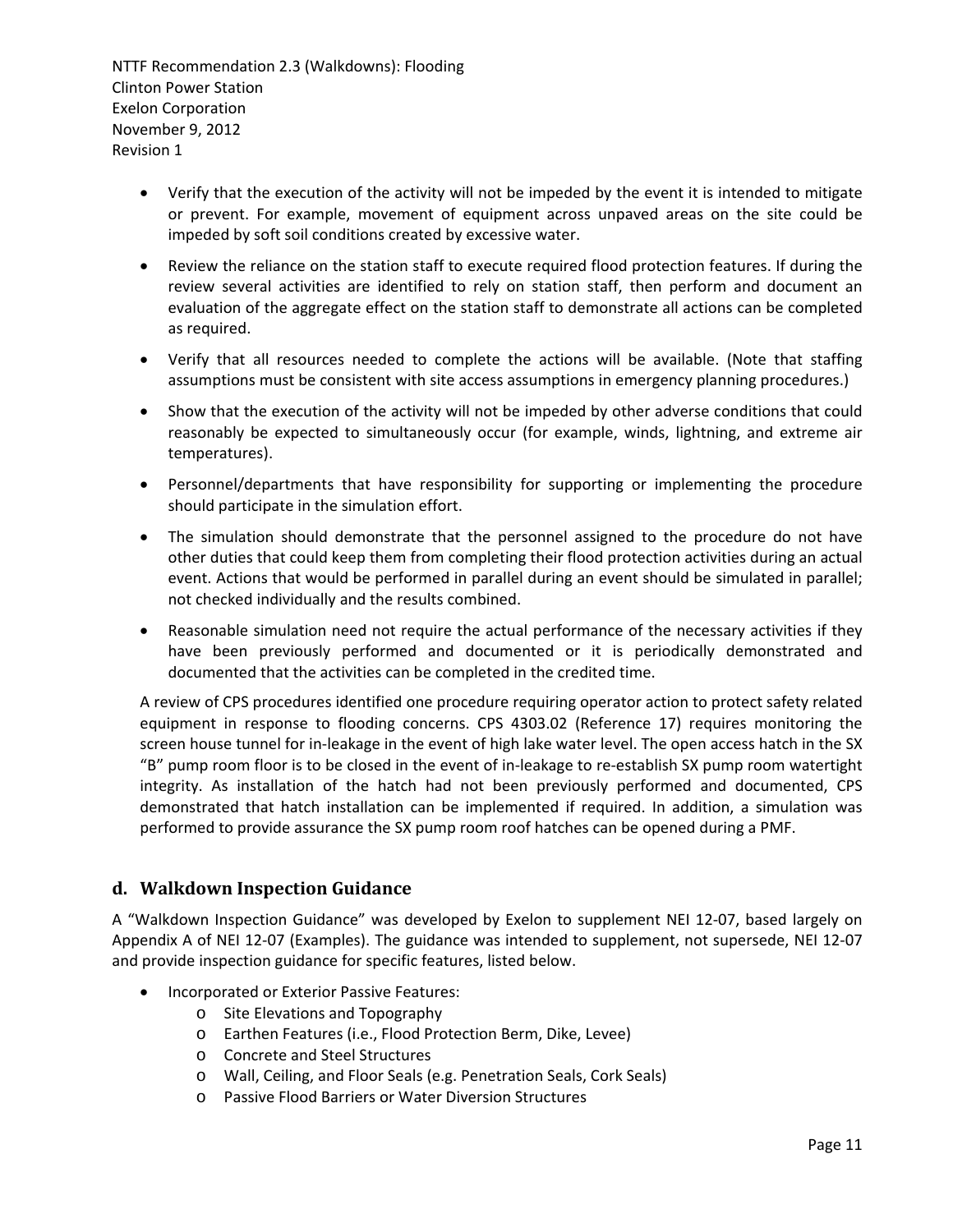- o Drains and Catch Basins
- o Plugs and Manhole Covers
- o Drainage Pathways (Swales, Subsurface Drainage System, etc.)
- o Piping and Cable Vaults and Tunnels, Electrical Cable Conduit
- o Floor Hatches
- o Flap Gate/Backwater Valve/Duckbill Valve
- o Flood Wall
- Incorporated or Exterior Active Features:
	- o Credited Water Tight Doors
	- o Credited Non‐Watertight Doors
	- o Pumps
	- o Water Level Indication
	- o Gate Valves
- **•** Temporary Passive Features:
	- o Portable Flood Barriers and Inflatable Rubber Seals
	- o Flood Gate
- **•** Temporary Active Feature
	- o Pumps

# **4. RESULTS**

The information requested in Reference 3, Enclosure 4, under paragraph 2 of the "Requested Information" section, is provided below. The contents of each item were developed in accordance with Reference 2, Appendix D.

## **a. Requested Information Item 2(a) – Design Basis Flood Hazards**

Describe the design basis flood hazard level(s) for all flood-causing mechanisms, including groundwater ingress.

The CPS design basis for external flooding is described in CPS USAR Sections 2.4 and 3.4. CPS is designed to be protected from the effects of lake flooding and LIP event. In addition CPS is designed to be protected against groundwater ingress.

The cooling lake is designed to withstand the effects of a probable maximum storm occurring over the entire drainage basin above the dam site. In the Salt Creek basin, there are no existing or proposed dams upstream from CPS; therefore flood waves induced from dam failures that affect the safety‐ related structures were considered irrelevant in the design basis flooding evaluation. Massive landslide from the valley walls into the cooling lake caused by a seismic disturbance was not considered because of lack of susceptible topographic and geological features. Given its proximity away from coastal areas, flooding due to tsunami was not considered at CPS. Therefore, the governing design basis PMF condition is high water in the lake. All the safety-related structures are protected against this event. (USAR Section 2.4.2.2)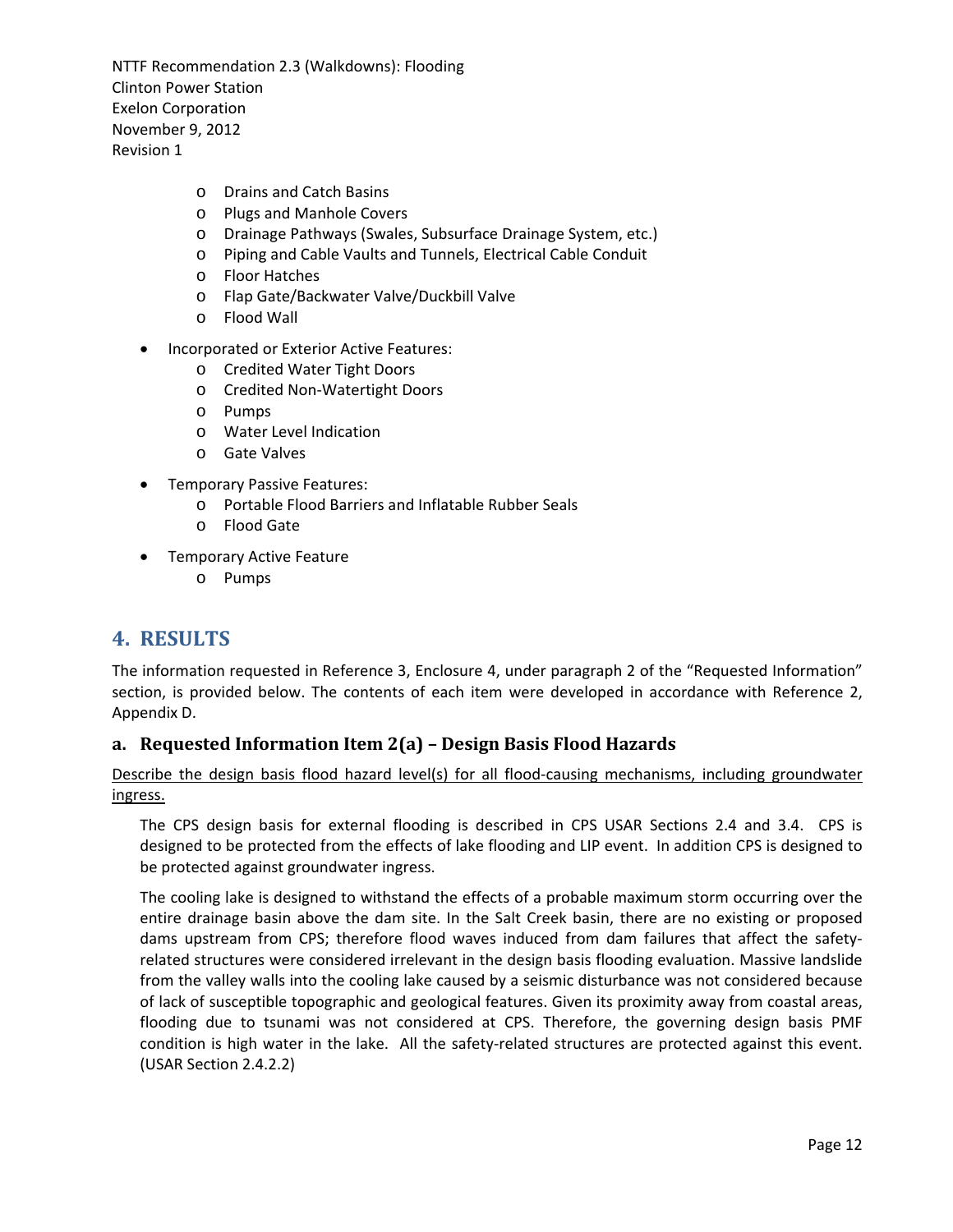The design basis PMF lake stillwater level for CPS is elevation 708.9 feet. Superimposing the wind wave effect due to a sustained 40 mph wind acting on the probable maximum water level will result in wave runup elevations of 711.9 feet and 713.8 feet for significant waves and maximum (1%) waves, respectively, at the station site. For purposes of the station walkdowns performed for this report, the PMF is taken as 713.8 feet. This elevation is applicable to the Circulating Water Screen House SX pump rooms. These rooms are designed to be flood protected to elevation 714 feet. (USAR Sections 2.4.2.2 and 2.4.10)

CPS main power block buildings are situated at grade elevation 736 feet, well above the PMF level. The portions of the building substructures located below the maximum groundwater level are designed to prevent groundwater ingress. Per the licensing basis, the groundwater table at the CPS site is conservatively taken as elevation 730 feet. All substructures below elevation 730 feet at the CPS site are designed to withstand full hydrostatic head of groundwater. (USAR Section 2.4.2.3)

LIP has been determined to result in a maximum water surface elevation of 736.8 feet in the immediate station area where safety-related facilities are located (southern half of the main power block structure). The analysis assumes that local surface drainage systems do not function during the LIP event. The areas surrounding the plant are graded to direct surface runoff away from the plant. The station floor elevation is at elevation 737 feet and exterior power block walls are designed to be flood barriers to 737 feet. The design basis water elevation at the exterior power block walls is 736.8 feet, except where the walls are adjacent to the Unit 2 excavation, as described below. The northern half of the main power block structure contains no below grade safety-related equipment. Ponding on the northern side of the plant over portions enclosed by curved railroad tracks is estimated to be at elevation 737.2 feet. The building floor drain system would take care of any water that might enter the building. (USAR Section 2.4.2.3)

For the Unit 2 excavation it has been conservatively estimated in the licensing basis that during the 48 hour PMP event, without considering the protecting effect of the surrounding earth berms and without the benefit of any drainage out of the excavation, the elevation of the impounded rainwater runoff will be 728 feet. For purposes of the station walkdown and this report the water level in the Unit 2 excavation is taken as 728 feet. (USAR Section 2.4.2.3)

USAR Section 2.4 addresses additional flooding mechanisms that are either not critical or not bounding for CPS. Probable maximum surge and seiche flooding is not bounding for CPS because there is no large body of water near the site where significant storm surges and seiche formations can occur. The size of the cooling lake is not large enough to develop a surge or seiche flooding condition. The station will not be subjected to the effects of tsunami flooding because the site is not adjacent to a coastal area. The effects of the PMF on the lake water level resulting from ice formation are less than that of the probable maximum summer flood.

## **b. Requested Information Item 2(b) – CLB Protection and Mitigation Features**

Describe protection and mitigation features that are considered in the licensing basis evaluation to protect against external ingress of water into SSCs important to safety.

The only safety related equipment at Clinton Power Station that could be directly impacted by flooding of the Salt Creek and Clinton Lake are the SX pumps and associated equipment. These pumps are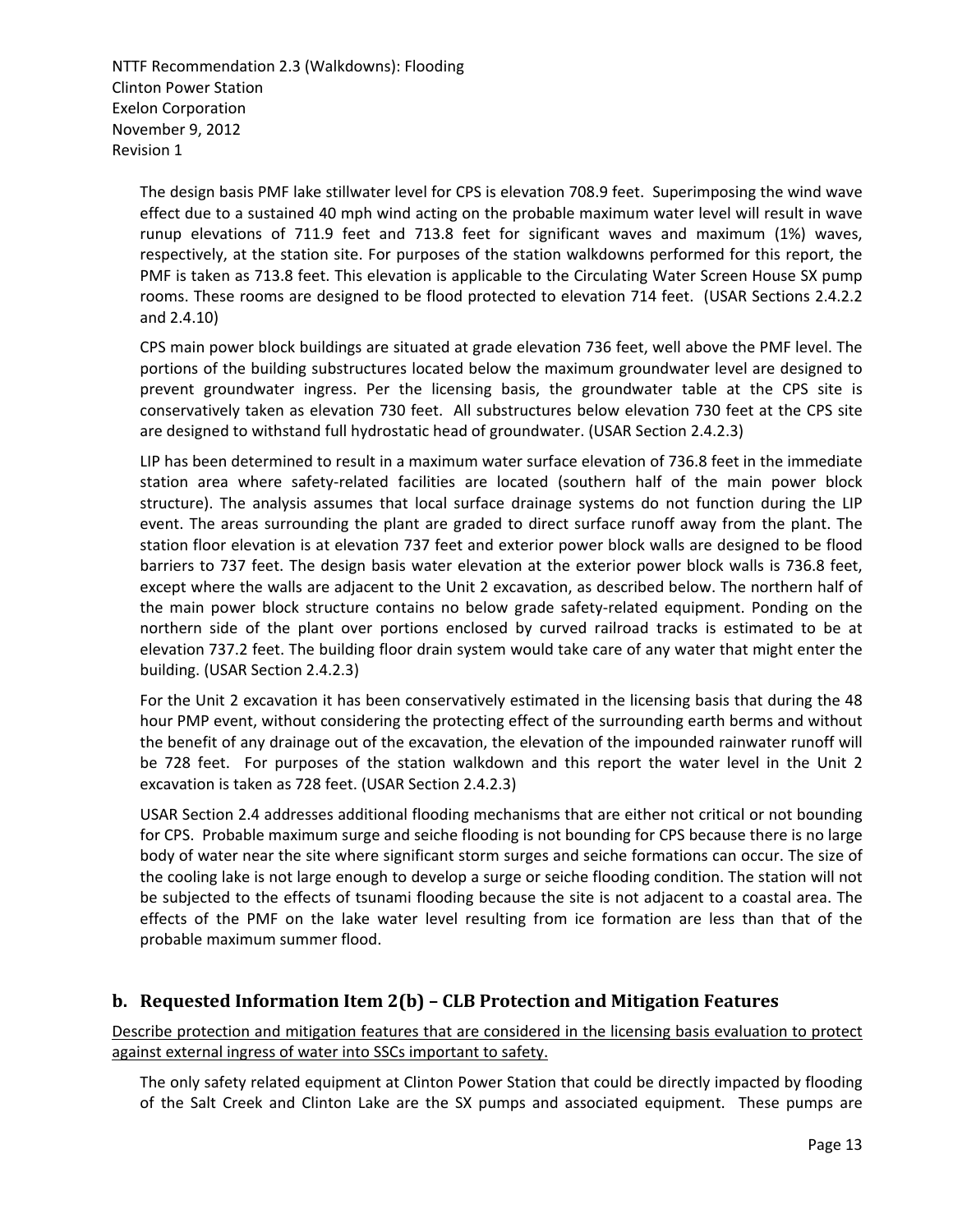installed in water tight compartments in the Circulating Water Screen House. The walls of these rooms are designed to be flood protected to elevation 714 feet. PMF level is 708.9 feet. Superimposing the wind wave effect will result in a maximum wave runup elevation of 713.8 feet. Hatches are provided on the roof of the essential service water pump structure (elevation 730 feet) for access to each of the SX pump rooms during PMF. (USAR Sections 2.4.2.2 and 2.4.10)

Within the main power block structures, there is safety-related equipment located below grade in the Auxiliary, Containment, Fuel, Control and Diesel Generator buildings. No safety‐related equipment is located below grade in the Turbine or Radwaste buildings. The portion of the Containment Building located at and below grade is enclosed by the Auxiliary and Fuel buildings. Consequently, the Containment Building has no exterior walls below grade. All of the buildings with exterior walls below grade, including the Turbine and Radwaste buildings, are designed to be water tight up to plant floor elevation 737 feet, which is above the grade elevation 736 feet. Potential sources of external flooding of the main power block buildings are LIP and groundwater ingress. For design purposes and per the licensing bases, the groundwater table at the CPS site is conservatively taken as elevation 730 feet. All substructures below elevation 730 feet at the CPS site are designed to withstand full hydrostatic head of groundwater. LIP has been determined to result in a maximum water surface elevation of 736.8 feet in the immediate station area where safety‐related facilities are located (Auxiliary, Fuel, Control and Diesel Generator buildings). Local surface drainage systems are assumed not to function during the LIP event. The areas surrounding the plant are graded to direct surface runoff away from the plant. The station floor is at elevation 737 feet and exterior power block walls are designed to be flood barriers to 737 feet. Ponding on the northern side the Turbine and Radwaste buildings is estimated to be at elevation 737.2 feet. The building floor drain system would take care of any water that might enter the building. (USAR Section 2.4.2.3)

In general, all flood protection features at CPS that are designed to protect safety-related equipment are passive incorporated features. The only active features are the sump pumps in the SX pump rooms and the roof hatches for access to these rooms during a flood. The sump pumps are not explicitly credited in the licensing basis, but would serve to protect the SX pumps should a small amount of water leak into the SX pump rooms. One passive temporary flood protection feature was identified; the floor hatch in the SX "B" pump room. Procedure CPS 4303.02 requires installation of this hatch in the event of high lake water level (elevation 694 ft.) and leakage into the SX pipe tunnel. The CPS procedure also requires sandbagging at the Circulating Water Screen House in the event of flooding, however, this action is designed to provide protection for the non‐safety related circulating water pump motors and other non‐safety related plant assets. Reasonable simulation of this action was therefore considered outside the scope of this effort.

The flood protection features at CPS are designed such that their effectiveness is not dependent on concurrent weather conditions or on flooding duration. In addition, CPS flood protection features are designed to function during any plant mode of operation.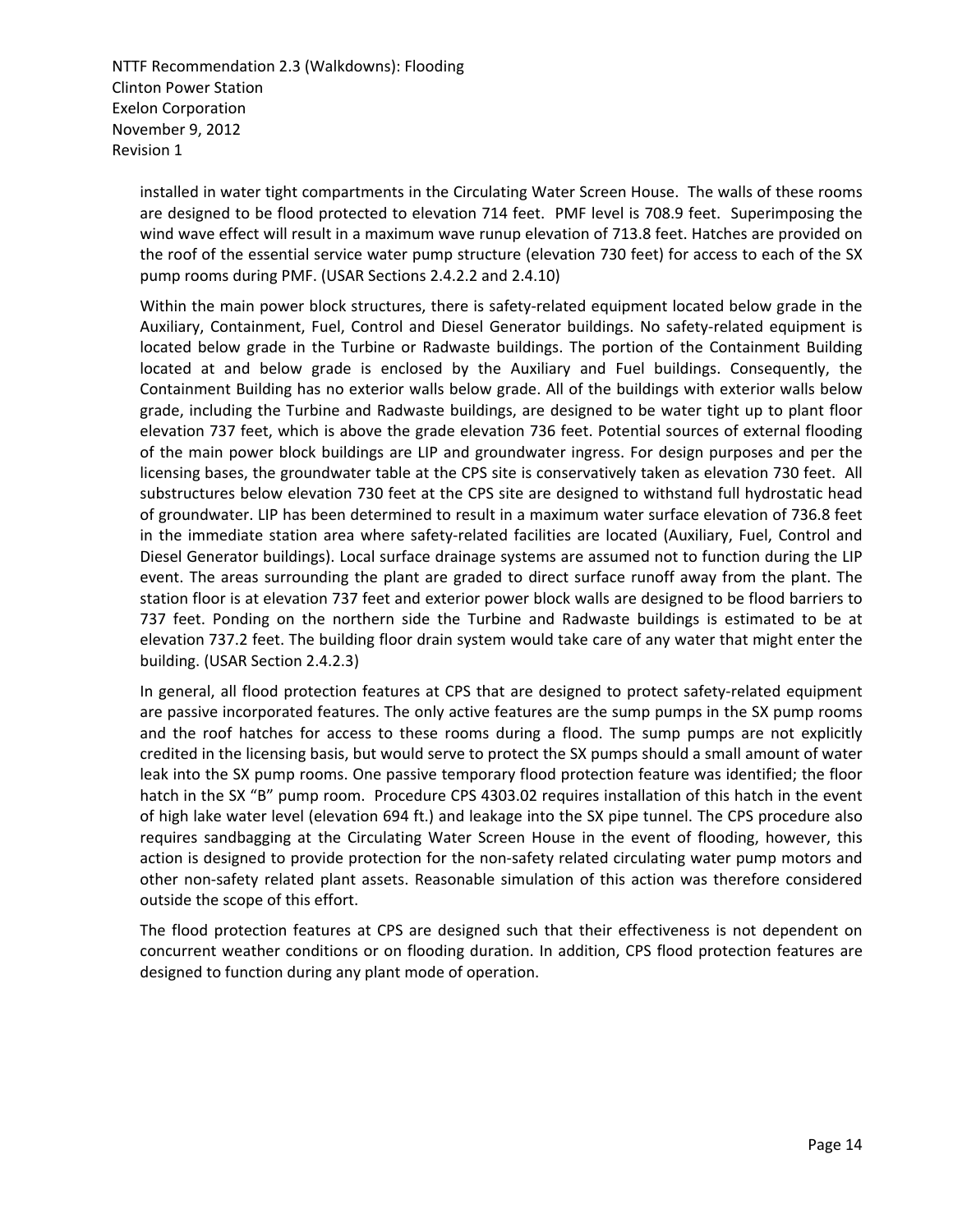## **c. Requested Information Item 2(c) – Flood Warning Systems**

Describe any warning systems to detect the presence of water in rooms important to safety.

CPS has no warning systems in rooms important to safety credited to detect flooding from external sources. While not credited for detection of external flooding, each of the SX pump rooms in the Circulating Water Screen House is equipped with a level switch in the room sump which will alarm if high water level is detected. Similarly, sumps in each of the main power block buildings will alarm if high water level is detected.

## **d. Requested Information Item 2(d) – Flood Protection System/Barrier Effectiveness**

Discuss the effectiveness of flood protection systems and exterior, incorporated, and temporary flood barriers. Discuss how these systems and barriers were evaluated using the acceptance criteria developed as part of Requested Information Item 1.h [in Enclosure 4 of the March 12, 2012, 50.54(f) letter]

Section 6 of NEI 12-07 defines "acceptance" as:

*"Flood protection features are considered acceptable if no conditions adverse to quality were identified during walkdowns, verification activities, or program reviews as determined by the licensee's Corrective Action Program. Conditions adverse to quality are those that prevent the flood protection feature from performing its credited function during a design basis external flooding event and are "deficiencies". Deficiencies must be reported to the NRC in the response to the 50.54(f) letter."*

As indicated in Section 3d, inspection guidance was developed, supplementing NEI 12‐07, to provide more specific criteria for judging acceptance. All observations that could not be immediately judged as acceptable were entered into CAP where an evaluation of the observation can be made.

The purpose of the walkdowns, performed in response to the NRC Request for Information regarding NTTF Recommendation 2.3, is to verify conformance with the CPS current licensing basis. The adequacy of the current licensing basis will be addressed in response to Recommendation 2.1.

Acceptance criteria for visual inspections performed during the walkdowns were developed to ensure that any conditions adverse to quality were identified. Considerations taken into account when flood protection features were reviewed included the following:

- Flood protection configuration is in accordance with design drawings and the station current licensing basis.
- Visual inspection did not identify any material degradation. A detailed listing of acceptance criteria for visual inspections was utilized by the walkdown team during performance of the walkdowns.
- When applicable, PMs or periodic inspections are in place, within their required periodicity, and of adequate scope.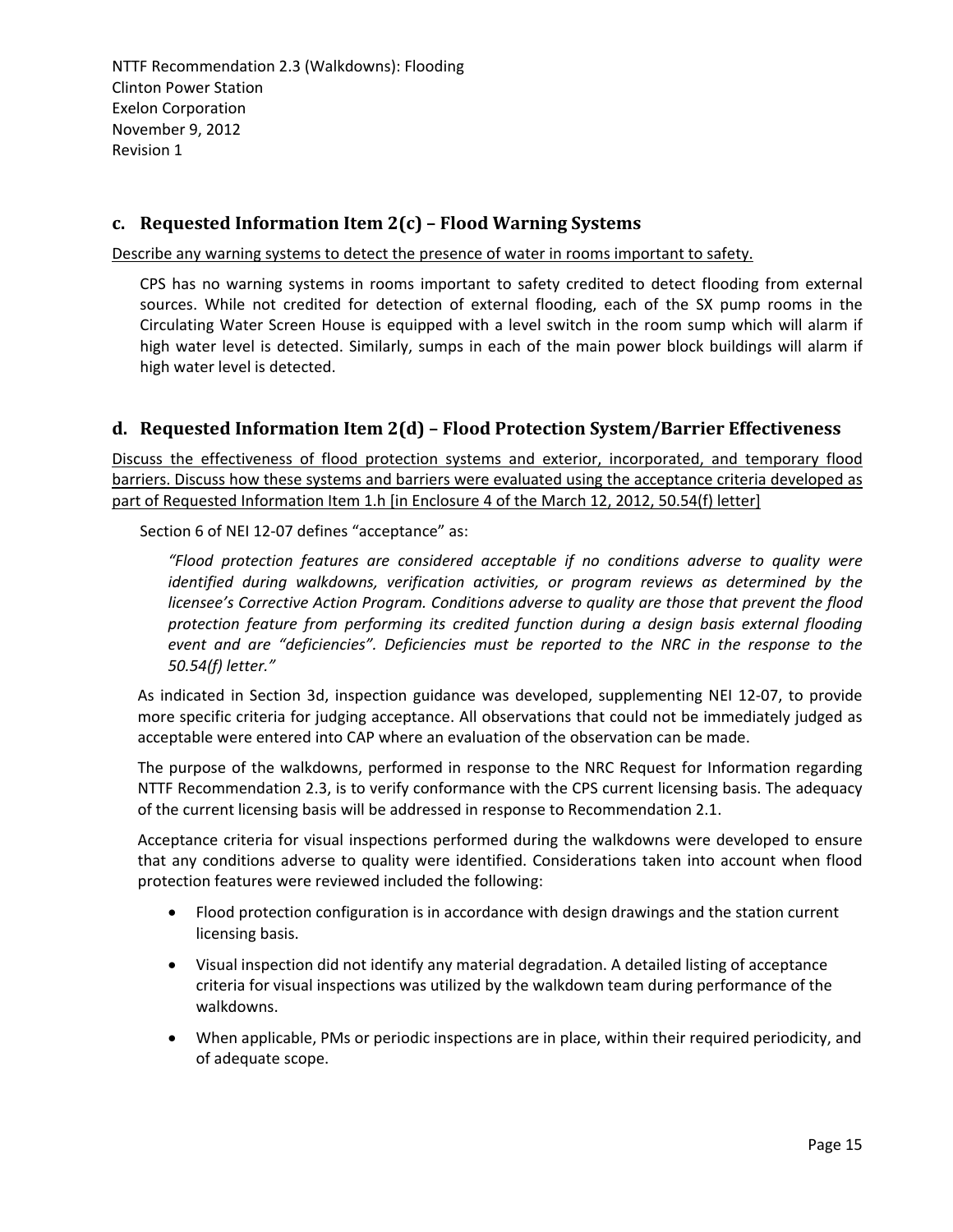> No topography changes, including security barrier installations, adversely affect the site drainage.

Walkdowns were conducted to verify the exterior walls and floors credited for keeping water out of safety-related areas are capable of performing their intended function based on visual observations. In addition, penetrations through these walls and floors were inspected to verify their condition. Flood protection features inspected at CPS also included flood doors to the SX pump rooms, the sump pumps in the SX pump rooms and the roof hatches for access to the SX pump rooms during a flood. An outdoor walkdown was conducted to ensure no topography changes or added structures or security barriers affect site drainage as described in the CLB. Whether conduits from manholes or cable vaults could provide a path for ground water or rain water to enter safety related buildings was considered relative to the walkdown scope. Conduits from manholes/cable vaults generally are not routed to safety related buildings at CPS. In a few cases there are entering conduits that turn upwards and terminate above grade level such that no path for water is provided. The walkdown scope included inspections of the external conduit seals. Internal conduit seals could not be visually inspected but are provided by design. Evidence of groundwater/rainwater leakage through conduits into safety related buildings at CPS was not identified during the walkdowns. Conduits at CPS do not provide a path for ground water or rain water to enter safety related buildings.

The walkdowns, simulations, and document reviews verify that flood protection features incorporated in the CPS design provide effective barriers for keeping external flooding from reaching safety‐related systems and equipment. The SX pump rooms in the Circulating Water Screen House will provide flood protection from PMF level flooding of the lake. The exterior walls of the main power block buildings prevent ingress of groundwater. The floor elevation at the main power block buildings is elevated above grade to prevent water from local intense precipitation from entering safety related buildings. No topography changes or new security barriers will prevent drainage following a LIP event. The walkdowns, simulations, and document reviews did, however, result in some observations that could not be immediately judged as acceptable. These were entered into CAP for disposition.

In addition to these walkdowns, the station structural monitoring program (References 14 and 15) and preventative maintenance activities as referenced in the individual walkdown package records provide for ongoing verification of flood barrier effectiveness.

## **e. Requested Information Item 2(e) – Implementation of Walkdown Process**

Present information related to the implementation of the walkdown process (e.g., details of selection of the walkdown team and procedures) using the documentation template discussed in Requested Information Item 1.j [in Enclosure 4 of the March 12, 2012, 50.54(f) letter], including actions taken in response to the peer review.

Station walkdowns were implemented in accordance with the guidelines provided in NEI 12‐07. The CPS walkdown team included three Sargent & Lundy employees as well as the CPS Lead Responsible Engineer for flooding issues. All team members were familiar with the station licensing basis relative to external flooding and have completed both NANTeL based training and Exelon specific training on implementation of the NEI 12‐07 guidelines. The Sargent & Lundy team consisted of two mechanical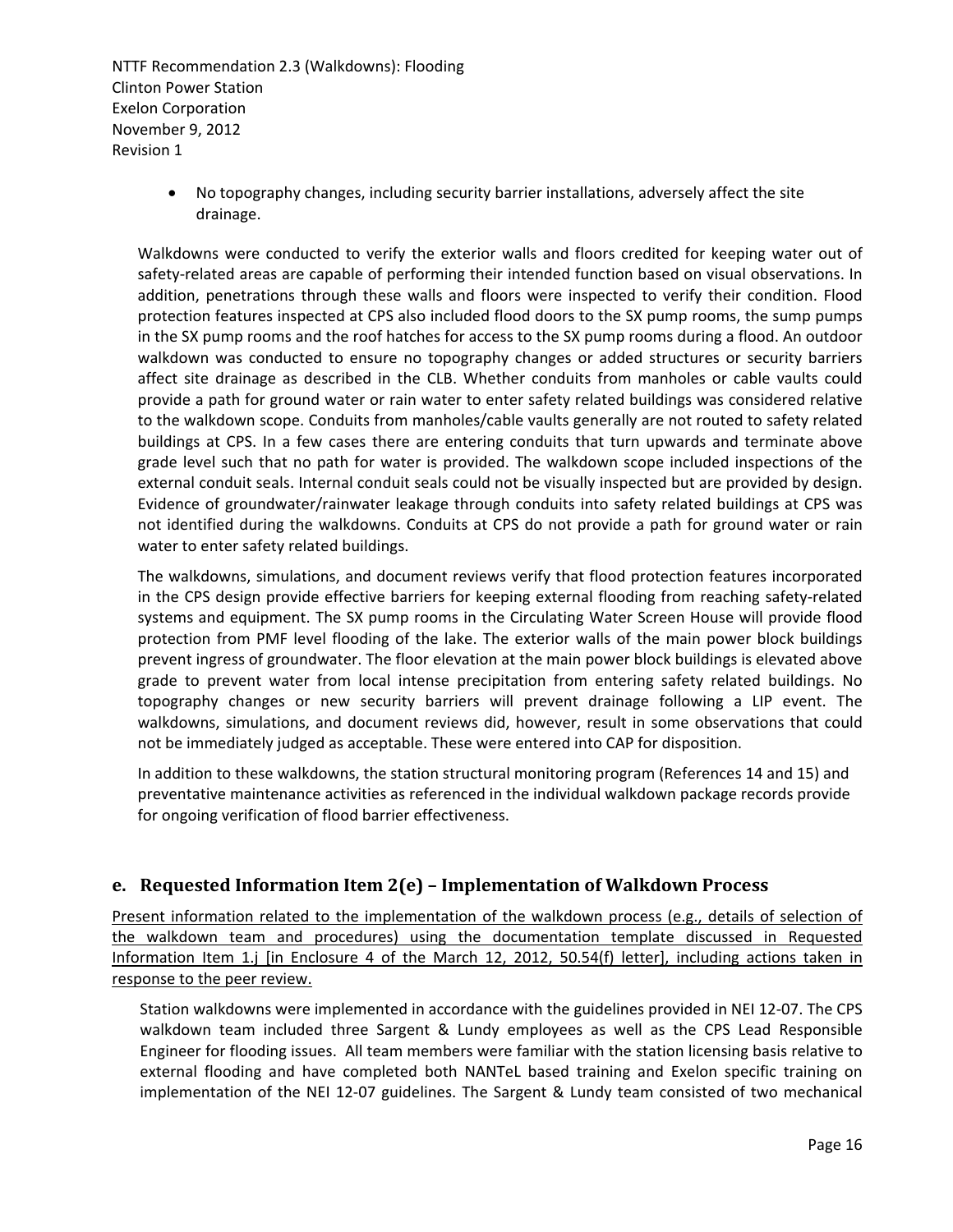engineers familiar with Clinton Power Station and one civil engineer with experience in site drainage issues. At least two Sargent & Lundy team members performed all visual inspections. Walkdown results were documented using the NEI 12‐07 recommended form. Walkdown packages, one for each feature, were prepared in advance and included the NEI 12‐07 walkdown form, with Parts A and B already completed, as well as reference drawings and documentation. The remaining parts of the walkdown forms were finalized after the feature walkdown was completed, and the identified observations were entered in CAP.

## **f. Requested Information Item 2(f) – Findings and Corrective Actions Taken/Planned**

Results of the walkdown including key findings and identified degraded, non‐conforming, or unanalyzed conditions. Include a detailed description of the actions taken or planned to address these conditions using the guidance in Regulatory Issues Summary 2005‐20, Rev 1, Revision to NRC Inspection Manual Part 9900 Technical Guidance, "Operability Conditions Adverse to Quality or Safety," including entering the condition in the corrective action program.

The walkdown scope was developed to confirm that flood protection features credited in the current licensing basis are acceptable and capable of performing their credited flood protection functions. For CPS the scope primarily consisted of visual inspections of floors and exterior watertight walls both in the SX pump rooms and in the main power block. The scope included visual inspection of all applicable penetrations and watertight doors. In addition, an outdoor walkdown was conducted to confirm surface drainage provisions have not been impacted by changes to topography, such as might result from installation of new security barriers. Inspections of credited walkdown features were performed by the walkdown team following the guidance provided in NEI 12‐07 and were documented in walkdown packages using the NEI 12‐07 walkdown forms. Walkdown record forms are retained on site as discussed in Section 7 of Reference 2. Where degraded, non-conforming or unanalyzed conditions were identified, these findings were documented and entered into CAP.

The inspections of walls, floors and penetrations/seals verified that credited flood barriers are in place and appear capable of performing their intended flood protection function, however, some IRs were generated and entered into the CAP. These have been addressed and are not reportable deficiencies.

Two reasonable simulations were conducted. The first was an exercise to install the watertight floor hatch in the SX "B" pump room, to demonstrate the CPS procedure could be implemented in the event of high lake water level. Installation of the hatch was demonstrated successfully. Issues relative to the hatch were identified during the visual inspection walkdown and were addressed as described below. Corresponding IRs were entered into CAP and addressed. These issues are not reportable deficiencies. The second simulation demonstrated that the process of opening the SX pump room roof hatches can be performed during a PMF if required.

A total of 17 IRs were generated in the process of performing the walkdowns. These are summarized below and are listed, along with the resolution status, in Table 2 in the Conclusions section of this report.

#### Observations Not Immediately Judged as Acceptable

The SX "B" pump room at the Circulating Water Screen House is equipped with a floor hatch at elevation 699 ft. to provide access to the SX tunnel underneath. The hatch cover is not installed and has been stored in another room in the building. The watertight hatch must be installed prior to lake level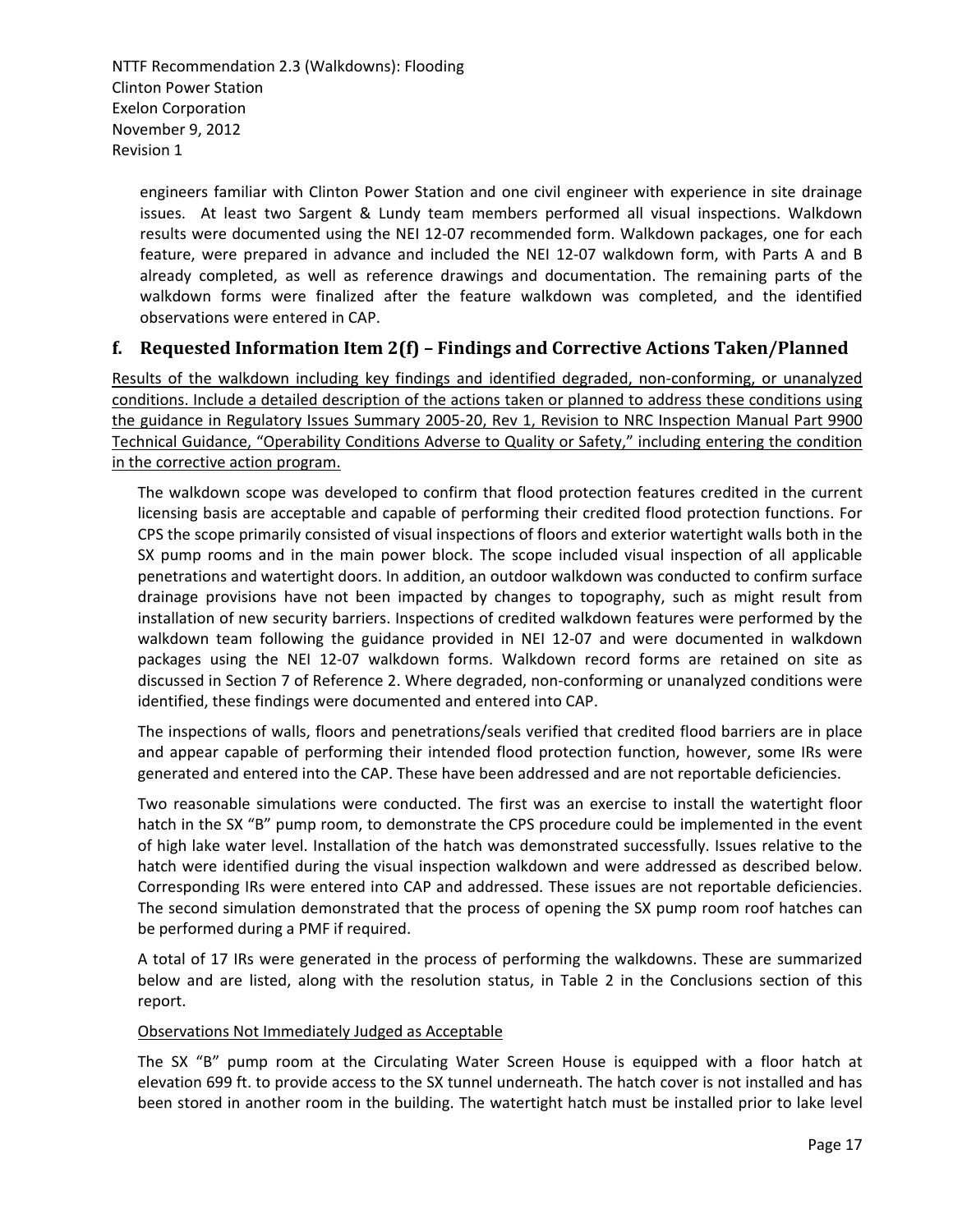reaching 699 ft. to prevent flooding of the SX "B" pump room. Procedure CPS 4303.02 requires monitoring of the SX tunnel for leakage when the lake water level reaches 694 ft. and requires installation of the hatch cover when leakage is noted. The walkdown team inspected the hatch opening, inspected the hatch cover and witnessed a simulation during which the hatch cover was installed. A number of issues were identified as a result. An existing IR 01197998 addressed the storage location of the hatch cover. IR 01404215 recommended protecting the bolt holes in the floor from corrosion and debris and other improvements to facilitate future installation, and IR 01405906 initiated replacement of the hatch cover gasket, as its condition was degraded. The hatch cover has now been relocated and is stored in the SX "B" pump room near the opening (EC 390374, Reference 18). Handles have been attached to the hatch to facilitate safe installation and removal (EC 390417, Reference 19). Improvements made include fabrication of a new gasket for the hatch cover, staging this gasket with the hatch cover, cleaning out of the bolt holes, and verifying proper thread engagement of the bolts/bolt holes. Other minor enhancements to be completed include working the hatch cover bolt holes to improve alignment with the floor bolt holes, install the gasket at the floor opening, and provide a protective cover over the gasket and bolt holes.

IR 01404339 documents a minor gouge in the sealant material in one of the SX "A" pump room penetration seals. This condition was determined not to impact the flood protection function of the seal.

IR 01403121 documents the need to update the USAR description of drainage in the vicinity of the rail road tracks on the north side of the plant. Some of the tracks have been removed. The as-built condition improves drainage in the vicinity and thus does not adversely impact calculated flooding due to local intense precipitation.

Each of the SX pump rooms at the Circulating Water Screen House is equipped with a personnel access hatch in the roof to provide access during a flood. These hatches are located well above the PMF level. Their flood function is to be opened in the event access is required and normal access doors are flooded. These hatches are built into the building roof. Demonstration of hatch removal to provide access would damage the roof. IRs 01404493 and 01423001 were generated concluding that a simulation would be conducted to verify the roof hatches could be opened if required. This simulation was successfully performed under WO 1553183. The results document that the roof hatches could be opened in an acceptable period of time (less than 2 hours) with available station resources before water reaches PMF level.

Performance of the walkdowns and simulations provided confirmation that flood protection features at CPS are in place, are in good condition (except as noted above) and will perform as credited in the current licensing basis. Observations not immediately judged as acceptable were addressed and dispositioned under the CAP program.

Observations Designated through CAP as Deficient

None.

Observations Awaiting Final Disposition in CAP

None.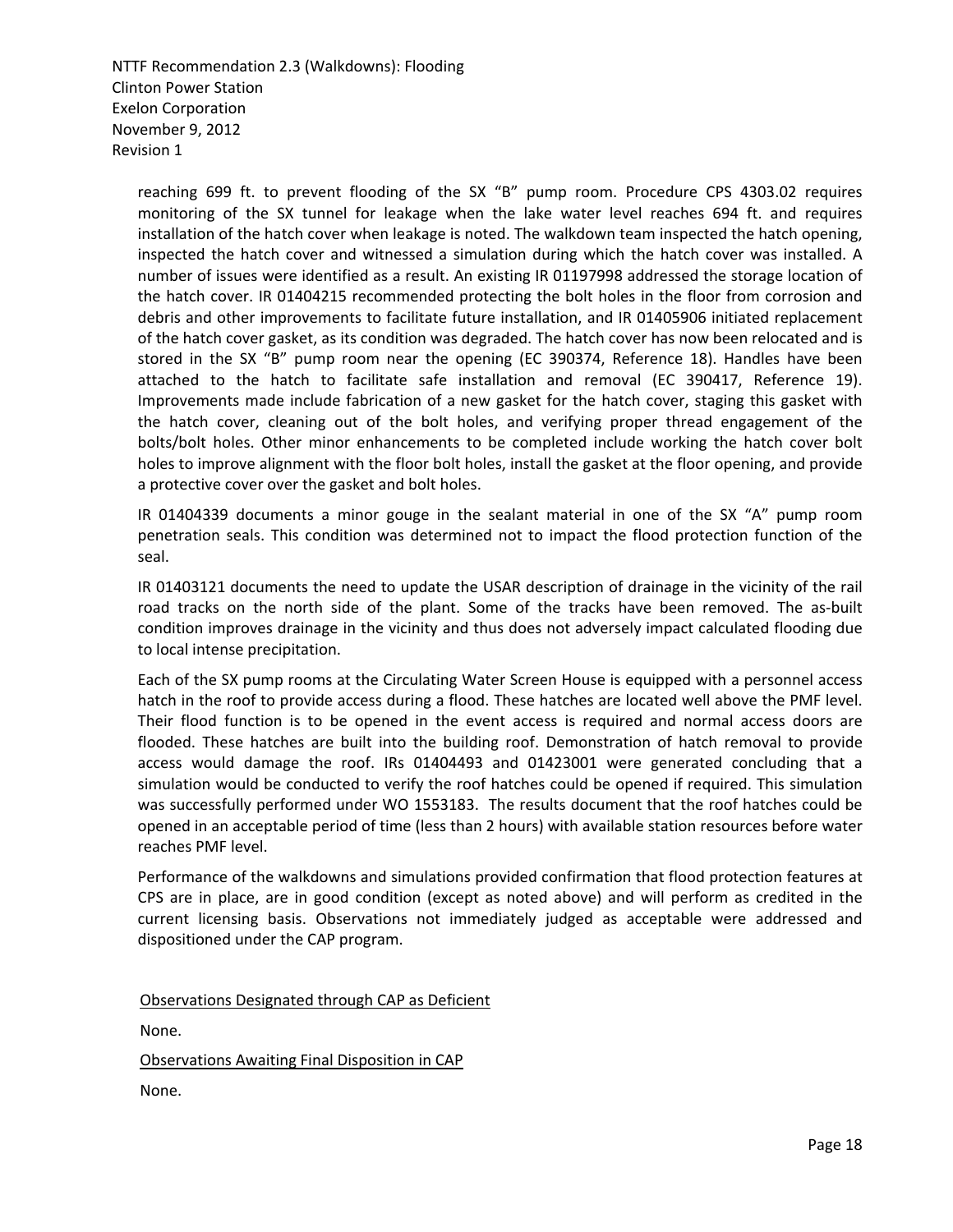#### Restricted Access Areas

Inspection of the condenser pit floor area in the Turbine Building was deferred until an outage as dose in this area is significantly reduced when the plant is not operating. This is documented in IR 01407573. The next refueling outage at CPS is currently scheduled for October 2013. Reasonable assurance that this portion of the floor is acceptable during the interim is based on the fact that visual inspection of the floor in the remainder of the turbine building revealed no deficiencies or degradation that would prevent performance of its flood protection function.

#### Inaccessible Areas

A small portion of the total floor and wall areas and a small portion of the penetrations within the walkdown scope were deemed inaccessible and were not inspected. These features are in locked high radiation areas or were physically inaccessible (buried or blocked from visual inspection by an electrical junction box or other obstruction). The inaccessible features are documented in IRs 01405838, 01405843, 01407623, 01405862, 01405858, 01405864, 01405866, 01405880, 01405872 and 01407747. Reasonable assurance that the inaccessible portions of the walls and floors are acceptable is based on the fact that visual inspection of the walls and floors in these buildings and throughout the plant revealed no deficiencies or degradation that would prevent performance of flood protection function. Reasonable assurance that these penetrations are acceptable is based on the fact that visual inspection revealed no signs of current or past groundwater leakage through these penetrations and inspections of similar penetrations in these buildings that are sealed from the inside did not show signs of seal degradation that would prevent performance of flood protection functions.

## **g. Requested Information Item 2(g) – Cliff –Edge Effects and Available Physical Margin**

Document any cliff-edge effects identified and the associated basis. Indicate those that were entered into the corrective action program. Also include a detailed description of the actions taken or planned to address these effects.

Cliff‐edge effects were defined in the NTTF Report (Reference 5) as "the safety consequences of a flooding event may increase sharply with a small increase in the flooding level". As indicated in Sections 3.12 of NEI 12‐07, the NRC is no longer expecting the Recommendation 2.3: Flooding Walkdowns to include an evaluation of cliff-edge effects. The NRC is now differentiating between cliff-edge effects, which are addressed in Enclosure 2 of Reference 3, and Available Physical Margin (APM).

As indicated in Sections 3.13 of NEI 12‐07, APM describes the flood margin available for applicable flood protection features at a site (not all flood protection features have APMs). The APM for each applicable flood protection feature is the difference between licensing basis flood height and the flood height at which water could affect an SSC important to safety.

Where applicable, APM information was collected during the walkdowns in accordance with guidance provided in NEI 12‐07 and the final resolution to FAQ‐006. APM was collected to primarily support the response to Enclosure 2 of Reference 3 and, as such, is not included in this report. APM determinations did not involve calculating cliff‐edge effects (i.e. the safety consequences). During the Integrated Assessment (see Enclosure 2 of Reference 3), the cliff‐edge effects and the associated safety risks will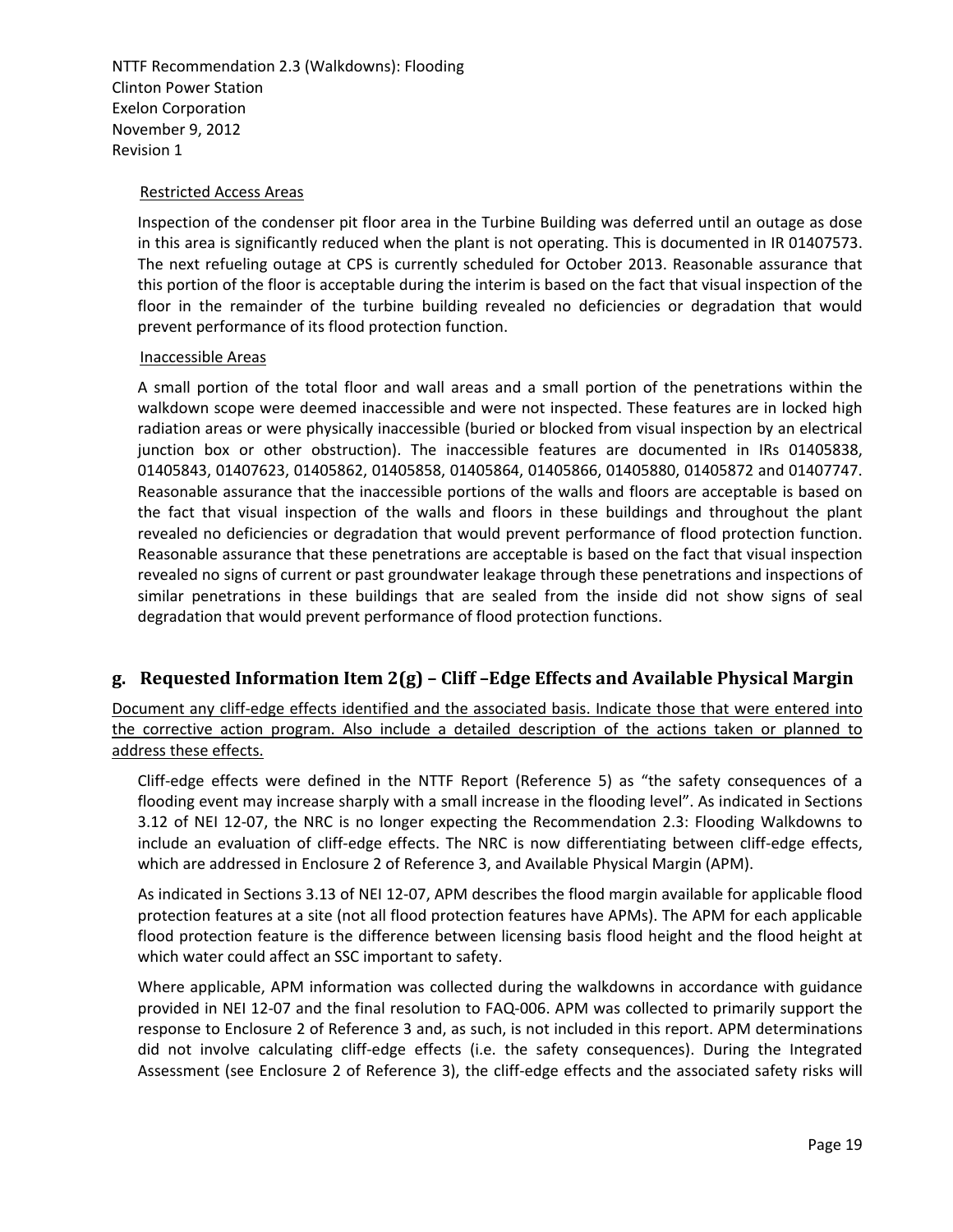be evaluated using the APMs and other information, such as the specific SSCs that are subjected to flooding and the potential availability of other systems to mitigate the risk.

Since the walkdowns were completed prior to the final resolution of FAQ-006 (September 13, 2012), APM information was collected and documented on the Walkdown Record Form using the "old approach"; that is, a simple measurement of the difference between the licensing basis flood height and the flood height at which water could affect an SSC important to safety.

## **h. Requested Information Item 2(h) – Planned/NewlyInstalled Flood Protection Enhancements**

Describe any other planned or newly installed flood protection systems or flood mitigation measures including flood barriers that further enhance the flood protection. Identify results and any subsequent actions taken in response to the peer review.

Enhancements to the SX pump room floor hatch were implemented as described in the response to Item 2(f). No other planned or newly-installed flood protection enhancements were determined to be necessary as a result of the flood walkdowns at CPS.

# **5. CONCLUSIONS**

Visual inspections of walls, floors and penetrations provided reasonable assurance that credited flood barriers are capable of performing their intended function. All IRs entered into the CAP have been addressed and are not reportable deficiencies. A reasonable simulation was conducted and demonstrated that the installation of the SX pump room floor hatch can be performed successfully. Enhancements to the SX pump room floor hatch were implemented as described in the response to Item 2(f). No other changes were determined necessary as a result of the flood walkdowns at CPS. Performance of an exercise to open the SX pump room roof hatches was not completed, as demonstration of hatch removal would damage the roof; a simulation of this process was subsequently successfully performed.

A small portion of the total floor and wall areas within the walkdown scope were deemed inaccessible and were not inspected. Reasonable assurance that these portions of the walls and floors are acceptable is based on the fact that visual inspection of the walls, floors and penetrations in these buildings and throughout the plant revealed no deficiencies or degradation that would prevent performance of flood protection functions. Inspection of the condenser pit floor area in the Turbine Building was deferred until the October 2013 outage as dose in this area is significantly reduced when the plant is not operating.

No operability issues were identified and no degraded, non‐conforming or unanalyzed conditions require performance of additional actions.

Table 1 provides a summary of the number and type of features included in the walkdown scope.

Table 2 provides the list of the IRs generated and entered into the station corrective action program (CAP) as a result of the walkdown. The status of each IR at the time of this report is indicated. None of these IRs resulted in an operability concern and none are reportable deficiencies.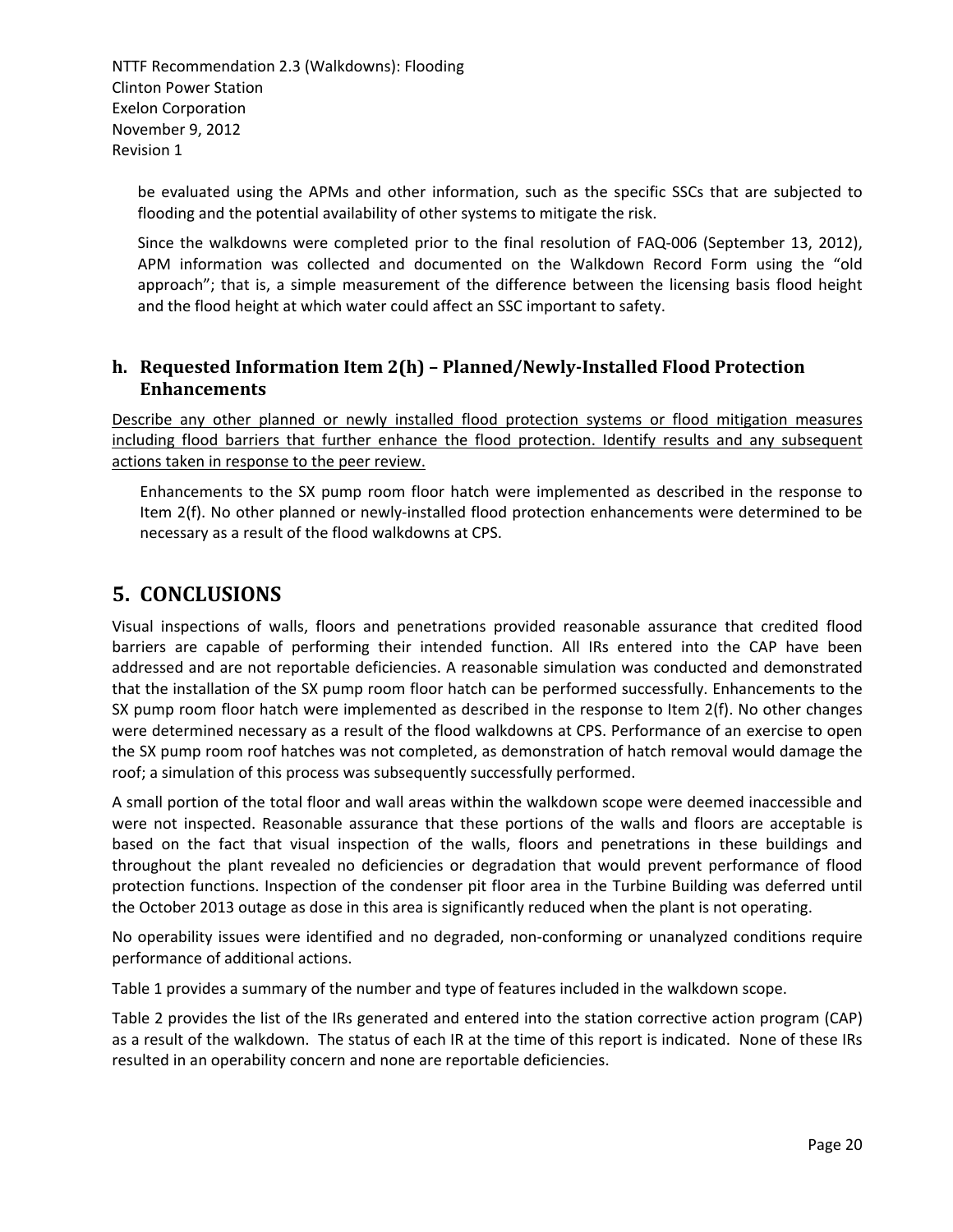| <b>Type</b>                   | # of Visual<br>Inspections | # of Simulations,<br>Drills or Exercises |
|-------------------------------|----------------------------|------------------------------------------|
| Incorporated/Exterior Passive | 39                         |                                          |
| Incorporated/Exterior Active  | 9                          | $3*$                                     |
| <b>Temporary Passive</b>      | 1                          | 1                                        |
| <b>Temporary Active</b>       | n                          | ŋ                                        |
| <b>Totals</b>                 | 49                         | 1                                        |

## **Table 1: Features Included in the Walkdown Scope**

\*One (1) simulation was performed to address these 3 features.

#### **Table 2: IRs Generated in CAP**

| <b>IR Number</b> | <b>Description</b>                                                                                                                   | <b>Proposed Resolution</b>                                       | <b>Status/Resolution</b>                                                   |
|------------------|--------------------------------------------------------------------------------------------------------------------------------------|------------------------------------------------------------------|----------------------------------------------------------------------------|
| 01405838         | RHR "B" room floor inaccessible                                                                                                      | Access was subsequently granted<br>and room inspection completed | Close as is.                                                               |
| 01405843         | Inaccessible penetrations in Aux<br><b>Building west wall</b>                                                                        | Evaluate and provide justification<br>for acceptance             | Reasonable assurance<br>provided that feature will<br>perform as designed. |
| 01407623         | Inaccessible penetrations in Diesel<br>Building south wall                                                                           | Evaluate and provide justification<br>for acceptance             | Reasonable assurance<br>provided that feature will<br>perform as designed. |
| 01405862         | Inaccessible floor areas in Fuel<br><b>Building</b>                                                                                  | Evaluate and provide justification<br>for acceptance             | Reasonable assurance<br>provided that feature will<br>perform as designed. |
| 01405858         | Inaccessible penetrations in Fuel<br>Building east wall                                                                              | Evaluate and provide justification<br>for acceptance             | Reasonable assurance<br>provided that feature will<br>perform as designed. |
| 01405864         | Inaccessible penetrations in Fuel<br>Building south wall                                                                             | Evaluate and provide justification<br>for acceptance             | Reasonable assurance<br>provided that feature will<br>perform as designed. |
| 01405866         | Inaccessible penetrations in Fuel<br><b>Building west wall</b>                                                                       | Evaluate and provide justification<br>for acceptance             | Reasonable assurance<br>provided that feature will<br>perform as designed. |
| 01403121         | USAR Section 2.4.2.3 description<br>requires update regarding curved<br>railroad tracks north of plant. Tracks<br>have been removed. | Initiate USAR change package                                     | Statement in USAR will be<br>updated.                                      |
| 01405880         | Inaccessible room floors in Radwaste<br><b>Building</b>                                                                              | Evaluate and provide justification<br>for acceptance             | Reasonable assurance<br>provided that feature will<br>perform as designed. |
| 01405872         | Inaccessible penetrations in<br>Radwaste Building north wall                                                                         | Evaluate and provide justification<br>for acceptance             | Reasonable assurance<br>provided that feature will<br>perform as designed. |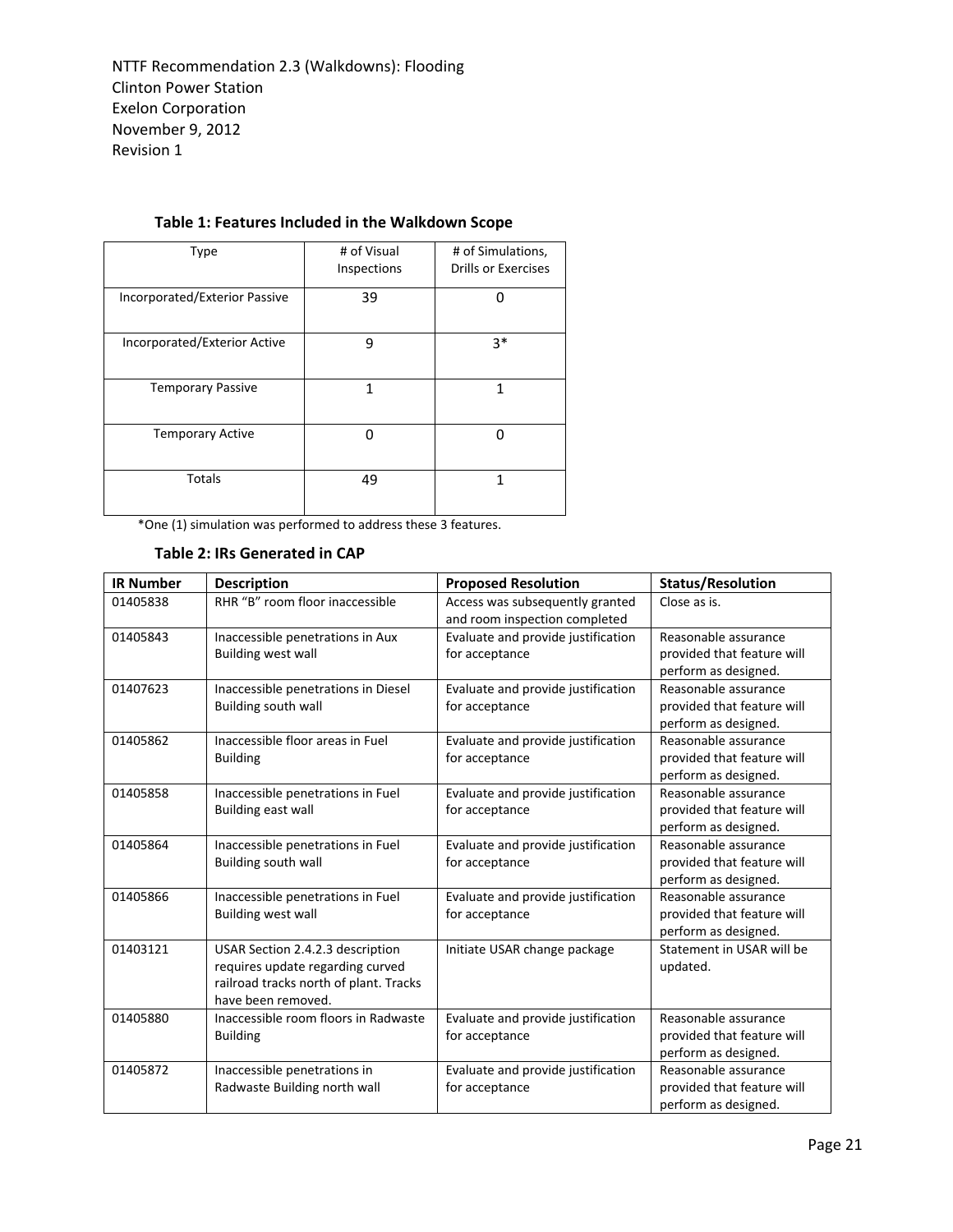| <b>IR Number</b> | <b>Description</b>                                                                           | <b>Proposed Resolution</b>                                                                                                                     | <b>Status/Resolution</b>                                                                                   |
|------------------|----------------------------------------------------------------------------------------------|------------------------------------------------------------------------------------------------------------------------------------------------|------------------------------------------------------------------------------------------------------------|
| 01404493         | Deferred SX pump room simulation<br>as opening hatch damages roof                            | Schedule opening of roof hatches<br>to correspond with planned roof<br>replacement or evaluated and<br>provide justification for<br>acceptance | Close to IR 01423001                                                                                       |
| 01423001         | Opening of SX pump room roof<br>hatches not to be performed.<br>Reclassify as "inaccessible" | Perform simulation to open Div. 3<br>SX pump room hatch                                                                                        | Simulation was performed<br>under WO 01553183 task<br>14.                                                  |
| 01404339         | Small loss of Bisco material in SX<br>room penetration seal                                  | Evaluate and provide justification<br>for acceptance                                                                                           | Reasonable assurance<br>provided that feature will<br>perform as designed.                                 |
| 01405906         | Gasket in SX room floor hatch is<br>degraded.                                                | Replace gasket in SX room floor<br>hatch                                                                                                       | Work Order 01431449<br>replaced gasket.                                                                    |
| 01404215         | Issues with SX room floor hatch<br>installation                                              | Protect bolt holes with FME cover,<br>improve hatch storage, enhance<br>hatch installation procedure                                           | Work Order 01431449 will<br>implement enhancements                                                         |
| 01407747         | Condensate polisher room G, H & J<br>inaccessible                                            | Evaluate and provide justification<br>for acceptance                                                                                           | Reasonable assurance<br>provided that feature will<br>perform as designed.                                 |
| 01407573         | Deferred condenser pit floor<br>inspection                                                   | Inspect during station outage<br>when area dose rates are low                                                                                  | Reasonable assurance<br>provided that feature will<br>perform as designed. SCRF #<br>5802 tracks deferral. |

# **6. REFERENCES**

- 1. Exelon Letter to U.S. Nuclear Regulatory Commission. *Exelon Generation Company, LLC's 90‐Day Response to March 12, 2012 Request for Information Pursuant to Title 10 of the Code of Federal Regulations 50.54(f) Regarding Recommendations 2.1 and 2.3, of the Near‐Term Task Force Review of Insights from the Fukushima Dai‐ichi Accident (Flooding).* June 11, 2012.
- 2. Nuclear Energy Institute (NEI), Report 12‐07 [Rev 0‐A]. *Guidelines for Performing Verification Walkdowns of Plant Protection Features*. May 2012 [NRC endorsed May 31, 2012; updated and re‐ issued June 18, 2012].
- 3. U.S. Nuclear Regulatory Commission. Letter to Licensees. *Request for Information Pursuant to Title 10 of the Code of Federal Regulations 50.54(f) Regarding Recommendations 2.1, 2.3, and 9.3 of the Near Term Task Force Review of Insights from the Fukushima Dai‐ichi Accident*. March 12, 2012.
- 4. U.S. Nuclear Regulatory Commission. *Demonstrating the Feasibility and Reliability of Operator Manual Actions in Response to Fire.* NUREG‐1852. October 2007.
- 5. U.S. Nuclear Regulatory Commission. *Recommendations for Enhancing Reactor Safety in the 21st Century, The Near Term Task Force Review of Insights from the Fukushima Dai‐ichi Accident*. July 12, 2011.
- 6. U.S. Nuclear Regulatory Commission. *Operability Determinations & Functionality Assessments for Resolution of Degraded or Nonconforming Conditions Adverse to Quality or Safety*. NRC Inspection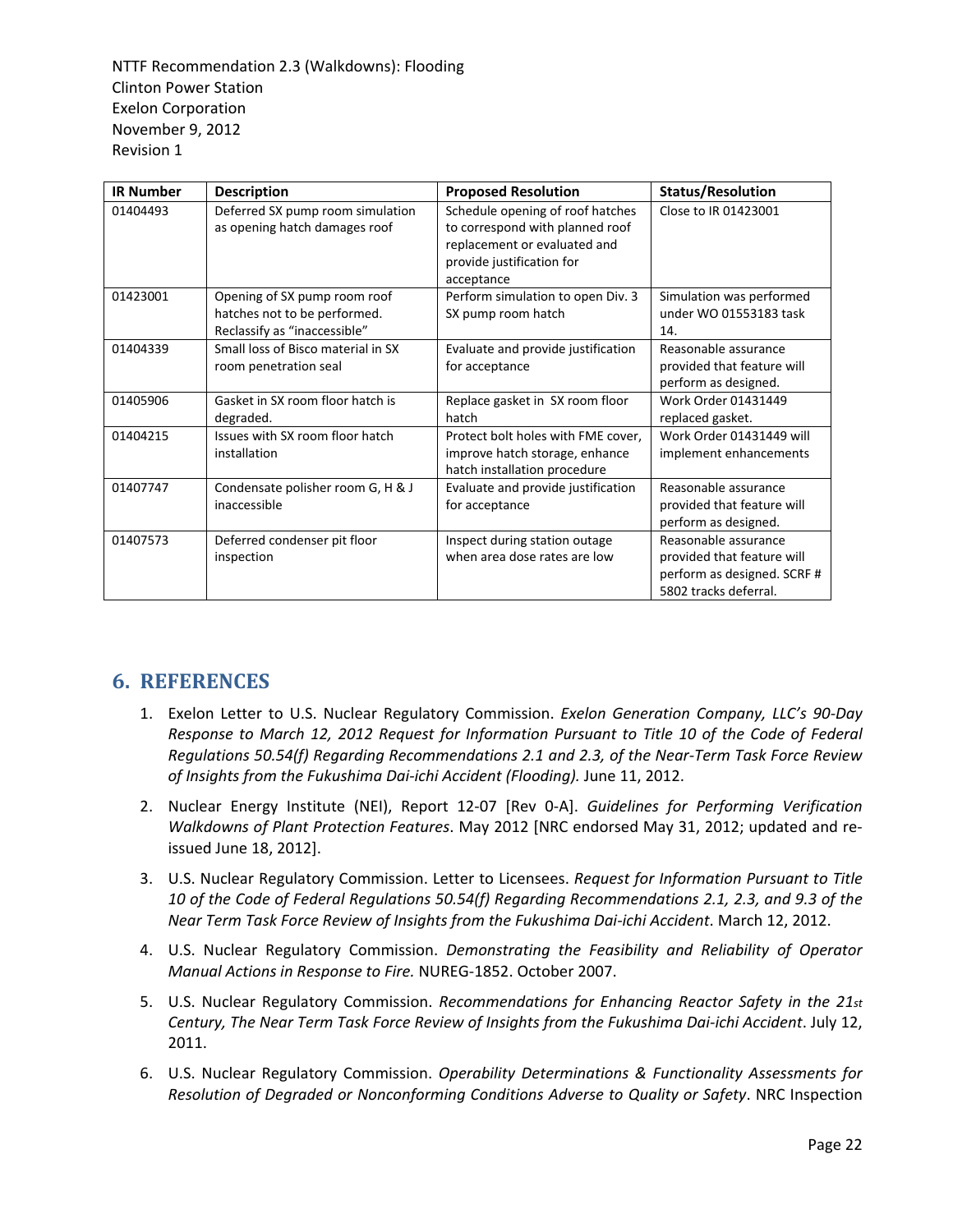> Manual. Part 9900: Technical Guidance. Regulatory Issues Summary 2005‐20, Revisions 1. September 26, 2005.

- 7. Institute of Nuclear Power Operations. *Fukushima Dai‐ichi Nuclear Station Fuel Damage Caused by Earthquake and Tsunami.* INPO Event Report 11‐1. March 15, 2011.
- 8. U.S. Nuclear Regulatory Commission. *Follow‐up to the Fukushima Dai‐ichi Nuclear Station Fuel Damage Event.* Inspection Manual. Temporary Instruction 2515/183. ML113220407. November 2011.
- 9. U.S. Nuclear Regulatory Commission. *Inspection of Structures, Passive Components, and Civil Engineering Features at Nuclear Power Plants*. Inspection Manual. Inspection Procedure 62002. Section 03.01(h), Dams, Embankments and Canals.
- 10. U.S. Nuclear Regulatory Commission. *Evaluate Readiness to Cope with External Flooding*. Inspection Procedures. Attachment 71111.01. *Adverse Weather Protection*. Section 02.04.
- 11. U.S. Nuclear Regulatory Commission. *NRC Inspector Field Observation Best Practices*. NUREG/BR‐ 0326, Rev. 1. August 2009.
- 12. U.S. Nuclear Regulatory Commission. *Flood Protection for Nuclear Power Plants*. Regulatory Guide 1.102.
- 13. CPS USAR, Rev. 14
- 14. Procedure ER‐AA‐450, Rev. 1, Structures Monitoring
- 15. Procedure ER‐CL‐450‐1006, Rev. 1, Clinton Structures Monitoring Instructions
- 16. Supplemental Walkdown/Inspection Guidance, Rev. 1, August 17, 2012
- 17. Procedure CPS 4303.02, Rev. 10a, Abnormal Lake Level
- 18. EC 390374, Staging Location for the Div 2 Pump Room Hatch Cover at 699'
- 19. EC 390417, Fabrication Installation of Handles on the Division II SX Pump Room Access Hatch Cover